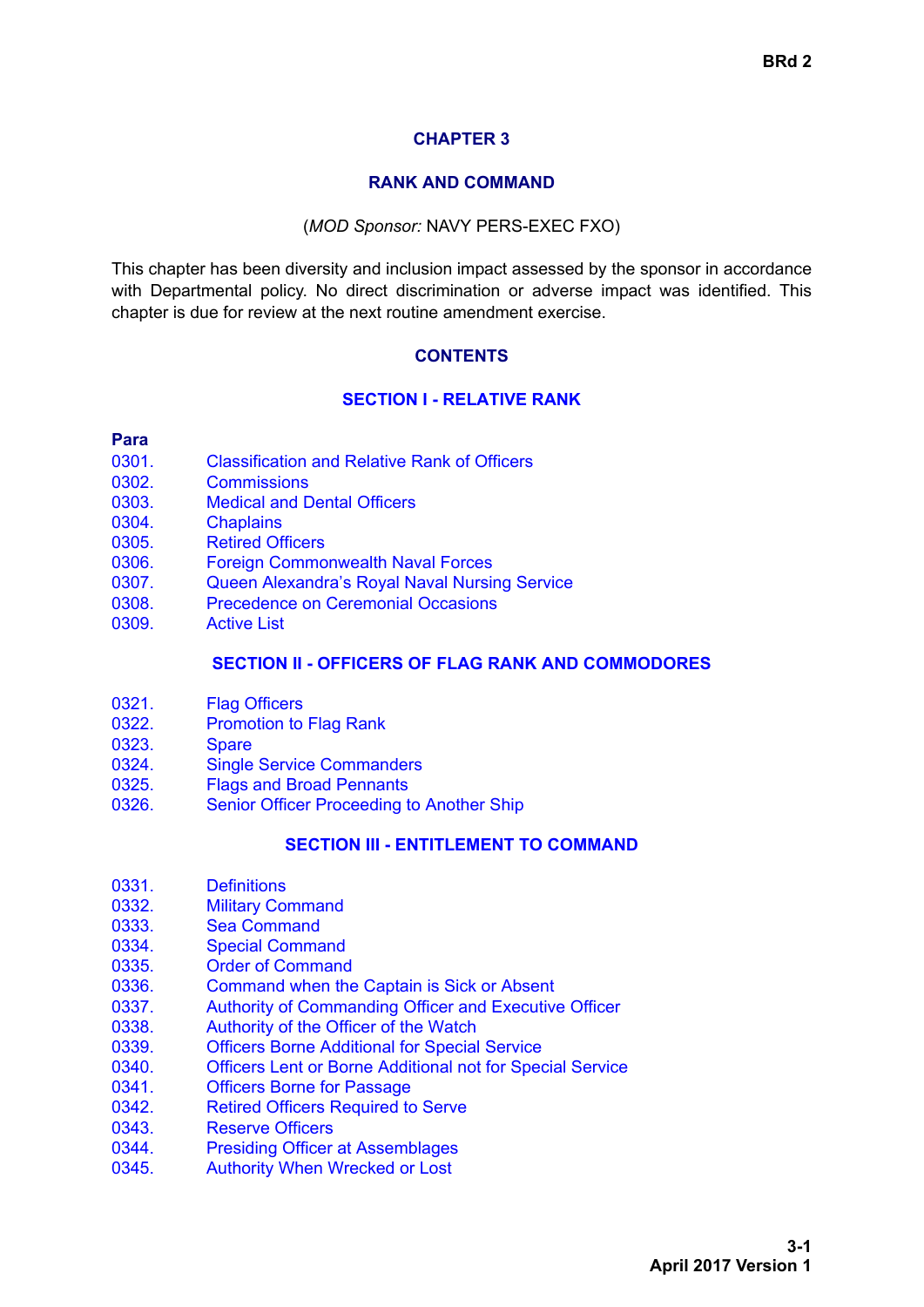# **[SECTION IV - SHIP'S COMPANY](#page-13-1)**

| Para  |                                              |
|-------|----------------------------------------------|
| 0361. | <b>Serving Crews</b>                         |
| 0362. | <b>Pensioners and Royal Fleet Reservists</b> |

[0363. Chief of the Boat, Coxswain and Submarine Coxswain](#page-14-1)

# **[SECTION V - ROYAL MARINES](#page-14-2)**

- [0371. Relative and Corresponding Rank](#page-14-3)
- [0372. Command](#page-14-4)
- [0373. Order of Command](#page-15-0)
- [0374. Acting, Temporary and Honorary Rank](#page-15-1)

#### **[SECTION VI - COMMAND AND CORRESPONDING RANK](#page-16-0)**

[0381. Naval, Military and Air Forces Acting Together](#page-16-1)

### **[SECTION VII - DEGREES OF COMMAND AND ADMINISTRATION](#page-21-0)**

- [0391. General](#page-21-1)
- [0392. Command Definitions](#page-21-2)
- [0393. Administration Definitions](#page-23-0)
- [0394. Fighting Arms](#page-24-0)

### **ANNEXES**

**[Annex 3A](#page-25-0)** NATO Codes for Grades of Military Personnel – STANAG 2116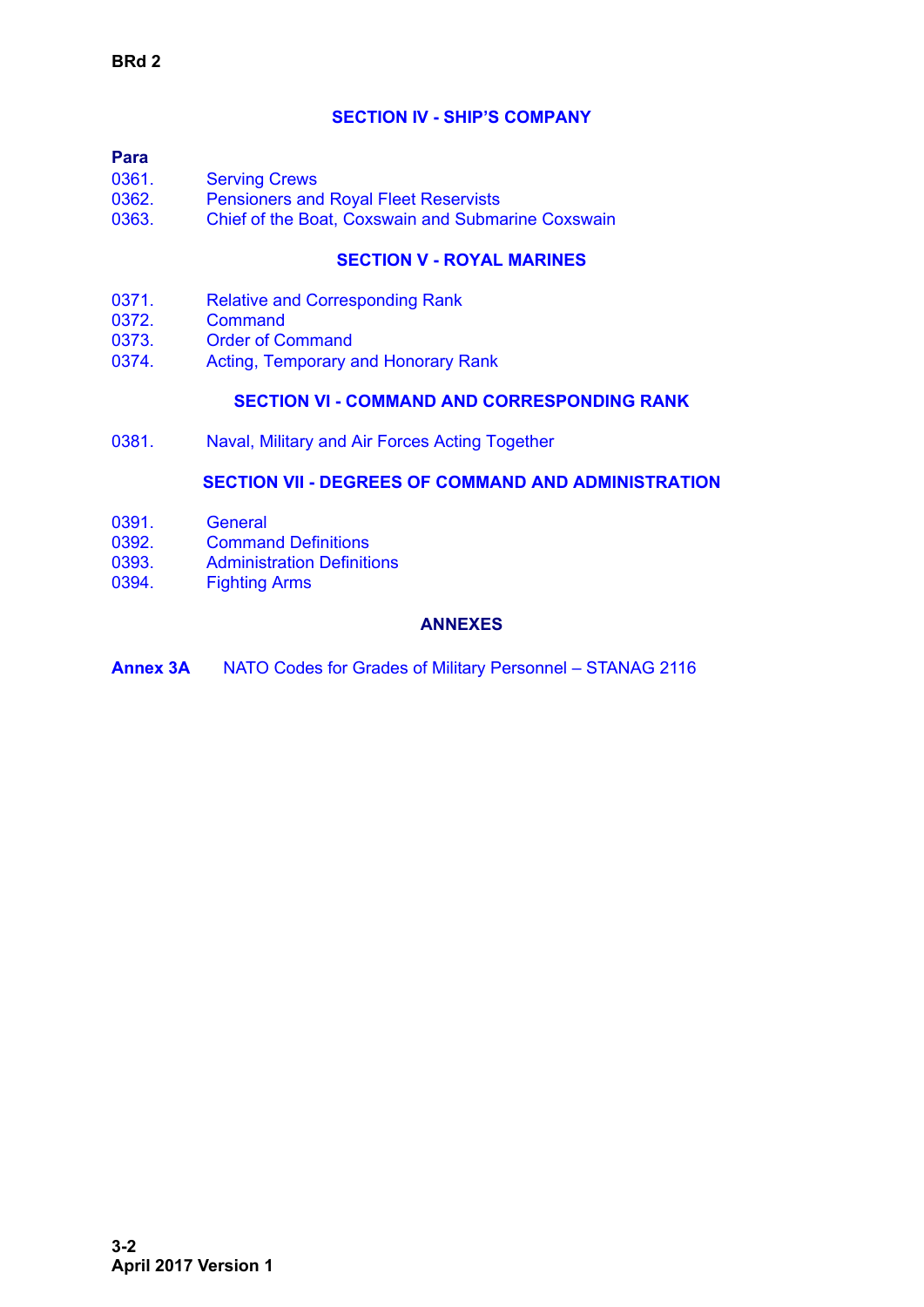# **CHAPTER 3**

# **RANK AND COMMAND**

### **SECTION I - RELATIVE RANK**

### <span id="page-2-1"></span><span id="page-2-0"></span>**0301. Classification and Relative Rank of Officers**

1. The officers of Her Majesty's Navy and Royal Marines are classified and rank with each other as shown in the tables in [Section VI.](#page-16-0) The order in which officers shown take command is dealt with in Section III of this chapter.

<span id="page-2-4"></span>2. The Captains of Her Majesty's ships take rank and precedence over all officers placed under their command on all occasions, whether afloat or on shore.

<span id="page-2-2"></span>3. The method of determining the relative rank and precedence of officers from [Table 3-](#page-16-2)  $1 1 -$ Table 3-4 is:

a. Officers included in each numbered horizontal group rank with each other according to seniority as shown in the Navy List.

b. When officers in the same table are in the same numbered group but in different vertical columns and have identical seniority, their relative rank follows the alphabetical sequence of columns.

c. When officers in the same numbered group and of identical seniority are in different tables, they rank in the following order:

- (1) Officers shown in [Table 3-1](#page-16-2) and [Table 3-2](#page-19-0)
- (2) Officers of the Royal Naval Reserve List 1 ([Table 3-3](#page-19-1))
- (3) Officers of the Royal Naval Reserve Lists 3 to 6 ([Table 3-4\)](#page-20-0)
- (4) Officers of the Royal Marines Reserve (see also [Para 0373](#page-15-0))

d. When officers of the following categories are otherwise of identical seniority, after account has been taken of c, they rank in the following order:

- (1) Permanent officers on the Active List
- (2) Officers on the Active List entered as temporary or for short service
- (3) Officers on the Retired List
- (4) Officers on the Emergency List

e. The relative rank of Reserve Officers depends also on whether or not they are 'qualified officers' as described in [Para 0342](#page-11-4)**.** Reserve officers corresponding to the four main specializations of the RN bear the same titles but are divided into Branches as shown in [Table 3-3](#page-19-1) and [Table 3-4](#page-20-0).

<span id="page-2-3"></span>4. [Table 3-1](#page-16-2) applies to Royal Marines officers. Officers of the Royal Marines Reserve bear the same titles as officers of the Royal Marines.

5. The proper method of describing officers in official and other correspondence and for social purposes is shown in JSP 441.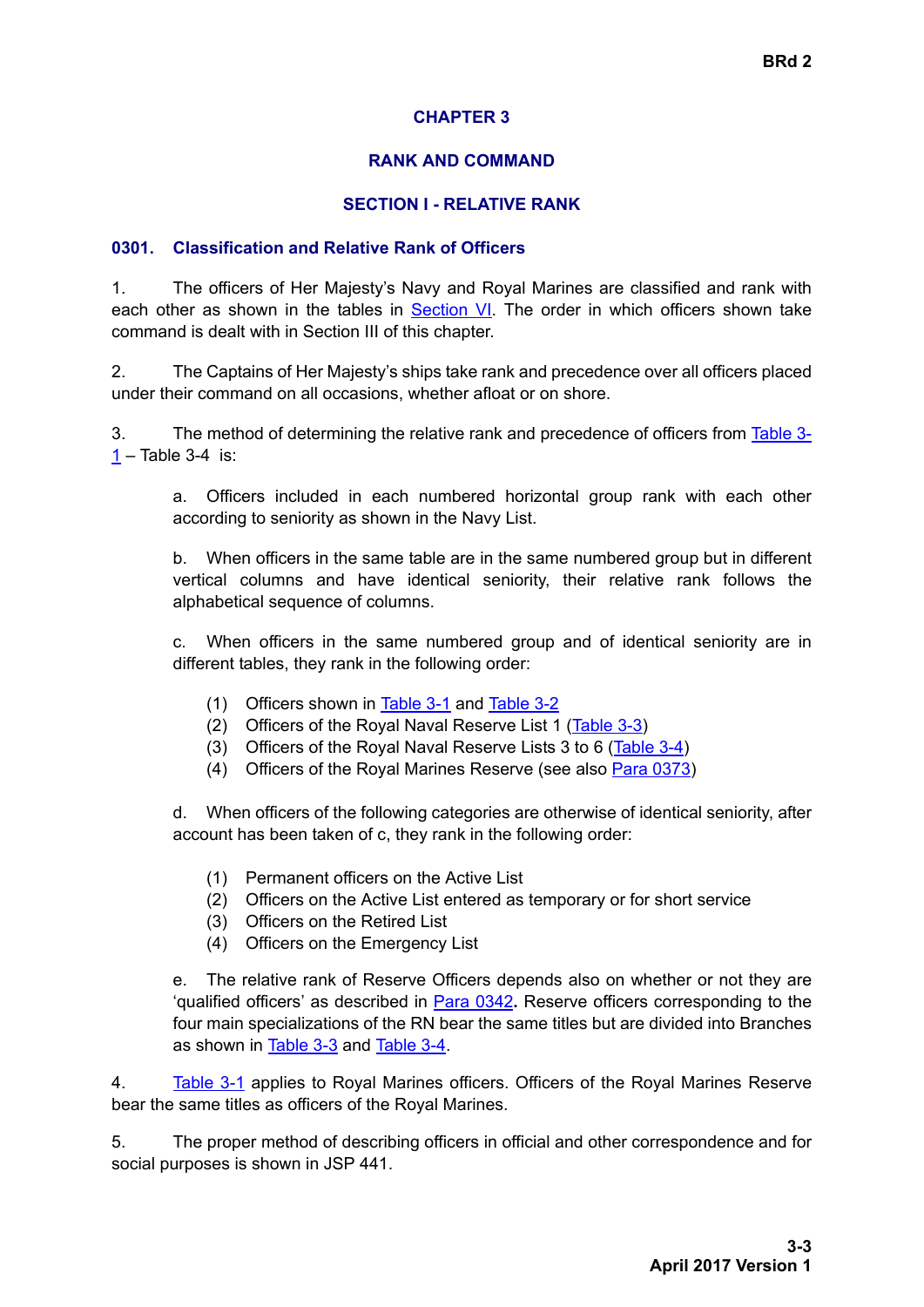# <span id="page-3-0"></span>**0302. Commissions**

1. Commissions are issued only on appointment or promotion to the ranks marked with an asterisk in [Table 3-1](#page-16-2) to [Table 3-4](#page-20-0), and on appointment as Chaplain and Chaplain of the Fleet.

# <span id="page-3-1"></span>**0303. Medical and Dental Officers**

1. The relative ranks of Medical and Dental Officers are given in [Table 3-2;](#page-19-0) and for Royal Naval Reserve in [Table 3-3](#page-19-1) and [Table 3-4](#page-20-0).

# <span id="page-3-2"></span>**0304. Chaplains**

1. Chaplains are commissioned, but hold no naval rank. The status of Chaplains for payment of allowances is given in JSP 754 Tri Service Regulations for Pay and Charges.

2. Three Principal Denominational Chaplains are responsible for the ecclesiastical aspects of Naval Chaplaincy: Anglican, Roman Catholic and Church of Scotland and Free Churches. These offices will normally be held by the Chaplain of the Fleet, Deputy Chaplain of the Fleet (unless of the same denomination) and other senior Chaplains and are appointed by the relevant denominational Church or group of Churches.

# <span id="page-3-3"></span>**0305. Retired Officers**

1. **When Serving**. When officers from the Retired List or Emergency List are recalled to active duty, any steps in rank (other than honorary or war service rank given on or after retirement) will confer the right to the title, uniform and other advantages of the higher rank, subject to the provisions of **[Para 0342](#page-11-4)**, relating to command and of JSP 830, Manual of Service Law in relation to sitting on the Court Martial or Summary Appeal Court.

2. If retired officers are re-employed in a rank below that which they hold on the Retired List they are to rank according to the date on which they reached the rank in which they are being employed. *See* **[Para 0342](#page-11-5) [sub para 3](#page-12-2)** and **[sub para 4](#page-12-2)** on acting rank.

3. **When not Serving**. The relative rank and precedence of officers on the Retired List and Emergency List are determined in accordance with **[Para 0301](#page-2-1) [sub para 3](#page-2-2)**. Those holding honorary or war service rank take rank and precedence after officers holding the corresponding substantive rank and before officers holding a lower rank; in relation to each other and to officers holding acting or temporary rank they take rank and precedence according to their seniority in substantive rank.

# <span id="page-3-4"></span>**0306. Foreign Commonwealth Naval Forces**

1. Officers of Foreign and Commonwealth naval forces have status and entitlement to command as governed by the NATO SOFA Agreement and various Visiting Forces Acts. Details and instructions are contained in JSP 830 Chapter 3.

# <span id="page-3-5"></span>**0307. Queen Alexandra's Royal Naval Nursing Service**

1. Queen Alexandra's Royal Naval Nursing Service. QARNNS officers rank with each other according to rank and seniority. They rank with, but after, officers of equivalent rank in the Royal Navy and the Royal Marines.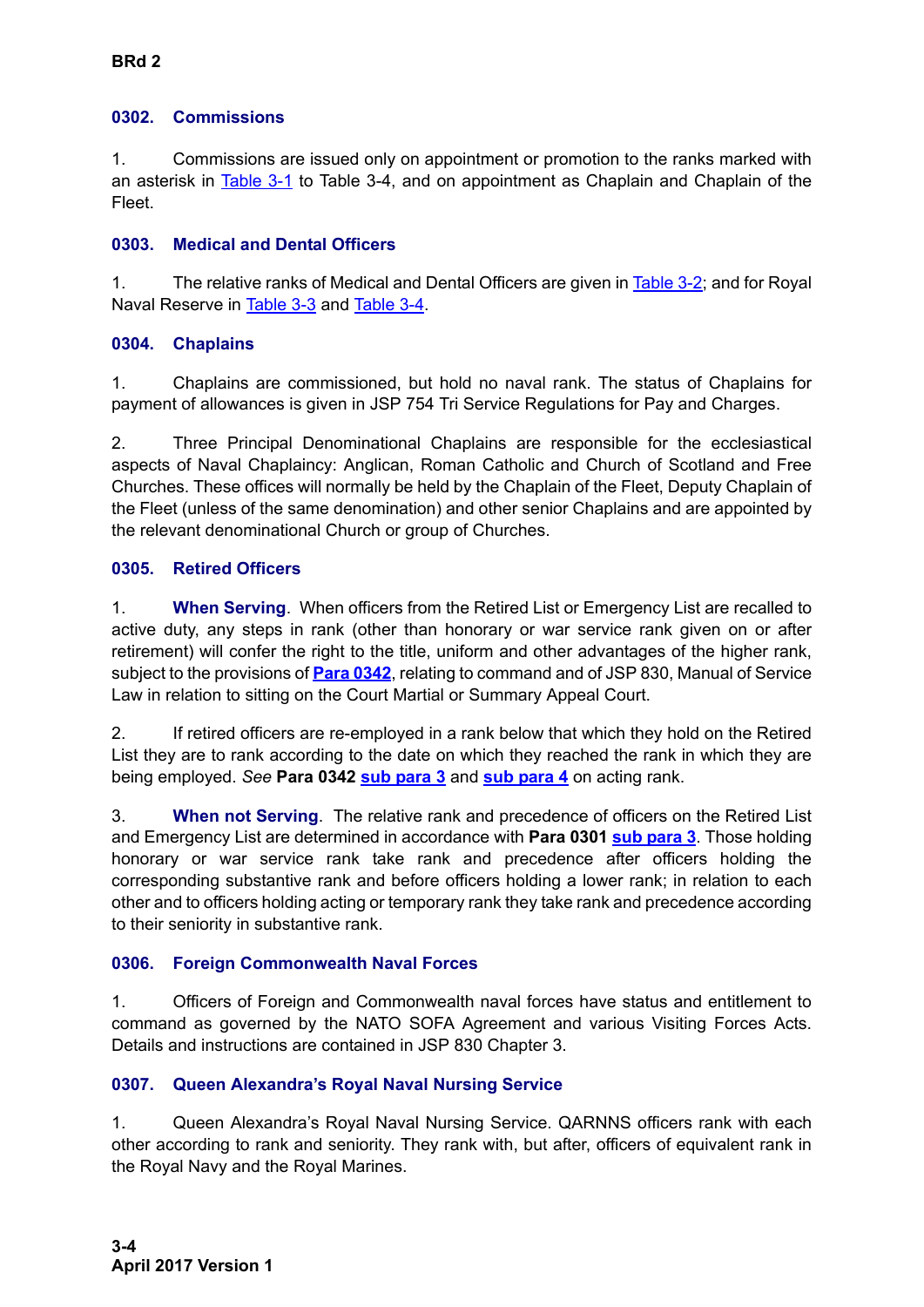**BRd 2**

2. **Queen Alexandra's Royal Naval Nursing Service Reserve.** QARNNS Reserve officers rank after QARNNS officers. In relation to each other they take rank according to their

seniorities. They rank with, but after, officers of equivalent rank in the RN and RM Reserves.

#### <span id="page-4-0"></span>**0308. Precedence on Ceremonial Occasions**

- 1. On occasions of ceremony officers are normally to be introduced in the following order:
	- a. The Captain.
	- b. The Executive Officer.
	- c. The remaining officers in order of relative rank.

### <span id="page-4-1"></span>**0309. Active List**

1. The Active List comprises all serving officers whose names appear in the personnel administration system held by or on behalf of the Naval Services.

2. Officers are serving officers if they are on a current commission and have not been placed on the Retired, Emergency or Reserve Lists.

### <span id="page-4-2"></span>**0310–0320.Unallocated**

# **SECTION II - OFFICERS OF FLAG RANK AND COMMODORES**

#### <span id="page-4-3"></span>**0321. Flag Officers**

1. Except as provided in Clause 2 and in **[Para 0324](#page-5-2)**, an officer of Flag rank is to hoist their flag only in pursuance of orders from the Ministry of Defence.

<span id="page-4-6"></span>2. Should an Admiral, a Vice Admiral or a Rear Admiral, flying their flag as such by Ministry appointment, receive official notification of their promotion, they are at once to alter their flag to that of an Admiral of the Fleet, Admiral or Vice Admiral, as the case may be.

#### <span id="page-4-4"></span>**0322. Promotion to Flag Rank**

1. A Commodore or Captain who receives, while holding an appointment, official notification from the Ministry of Defence of their promotion to Flag rank is, in the absence of special directions from the Ministry, to continue in their appointment as a Commodore until relieved by their successor; *see also* **[Para 0335](#page-8-1) [sub para 4](#page-10-2)**. This procedure is to be followed even when the officer promoted is themself the senior officer.

2. No officer promoted to Flag rank, while retained in temporary command, is to hoist their flag or assume any rank or command beyond that which they held before their promotion.

#### <span id="page-4-5"></span>**0323. Spare**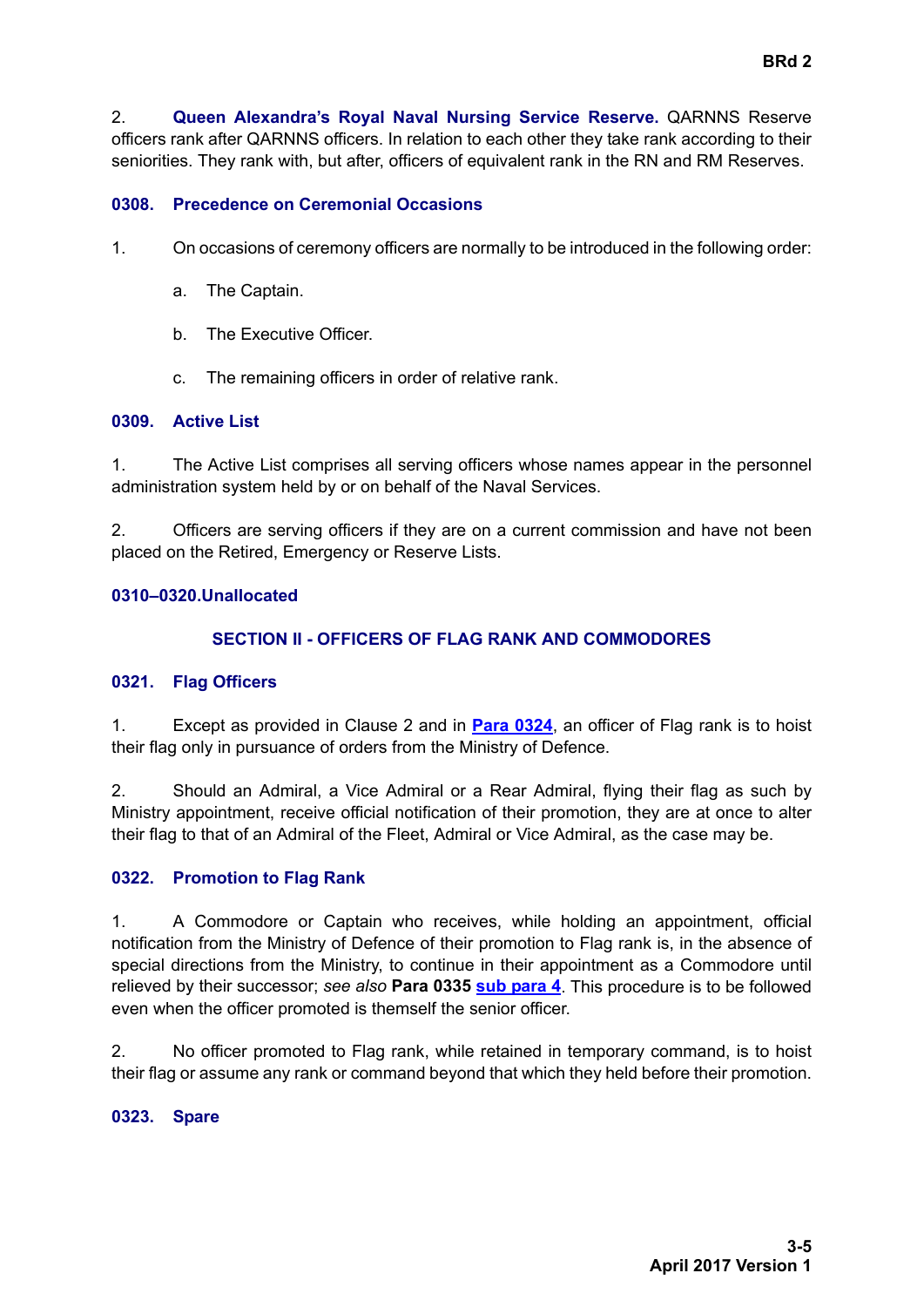# <span id="page-5-2"></span><span id="page-5-0"></span>**0324. Single Service Commanders**

1. With regard to the instructions in this chapter, the term Commander is to be taken to include 1SL and CNS, and subordinate commanders as directed.

2. A Flag Officer or Commodore who is appointed Commander, or in command, of a fleet or station is to assume their new status when they have relieved their predecessor and taken over their duties.

3. If the flag of a Commander on foreign service is struck owing to their death or sickness, or should circumstances arise in which they are compelled to quit their command before a successor arrives and there is no second-in-command appointed by the Ministry of Defence, the officer on whom the command may devolve is to assume the responsibilities of the Commander. If this officer is a Flag Officer they are to assume the title of the respective Command, but if they are a Commodore or Captain they are to take the title of 'Commodore Commanding', a Captain also taking the rank of Commodore. They are to hoist their flag or broad pennant accordingly. In similar circumstances, on a station commanded by a Commodore, the officer on whom the command devolves is to take the rank of Commodore and the appropriate title and is to hoist their broad pennant. This clause is not to apply when a Commander or other officer in command of a fleet or station goes beyond the limits of their station or quits their command temporarily, unless they consider it necessary to instruct an officer to assume temporarily command of the fleet or station.

4. On the day when a Flag Officer relinquishes their command, their flag is to be lowered during the handover and the flag of their successor is to be hoisted on completion of the handover.

5. If a Commander, Flag Officer, or other officer, in independent command, should die or give up their command, the Chief of Staff or Chief Staff Officers are to continue in their appointments under the officer on whom the command may devolve, but should one of these officers themselves succeed to the command, and consequently hoist their flag or broad pennant, they may appoint such officer as they may think proper, not below the rank of Captain, to act in their place until an appointment is made by the Ministry of Defence.

# <span id="page-5-1"></span>**0325. Flags and Broad Pennants**

1. Flag Officers may shift with their flags to any other ship, as they may deem proper for the good of the Service.

2. When authorized to fly a broad pennant, a Commodore is to do so only in the ship to which they have been appointed by the Ministry of Defence, or in her tenders and boats, except in the circumstances provided for in **[Para 0326](#page-6-0)**.

3. The flags of both officers are to remain flying during the day on which a Flag Officer transfers the command to their successor.

4. If a Flag Officer or Commodore, not holding an independent command, is temporarily absent from their flagship on duty, their flag or broad pennant is to remain flying, unless the Commander considers it necessary to delegate the officer's duties. If they are so delegated, then the flag or broad pennant is to be struck.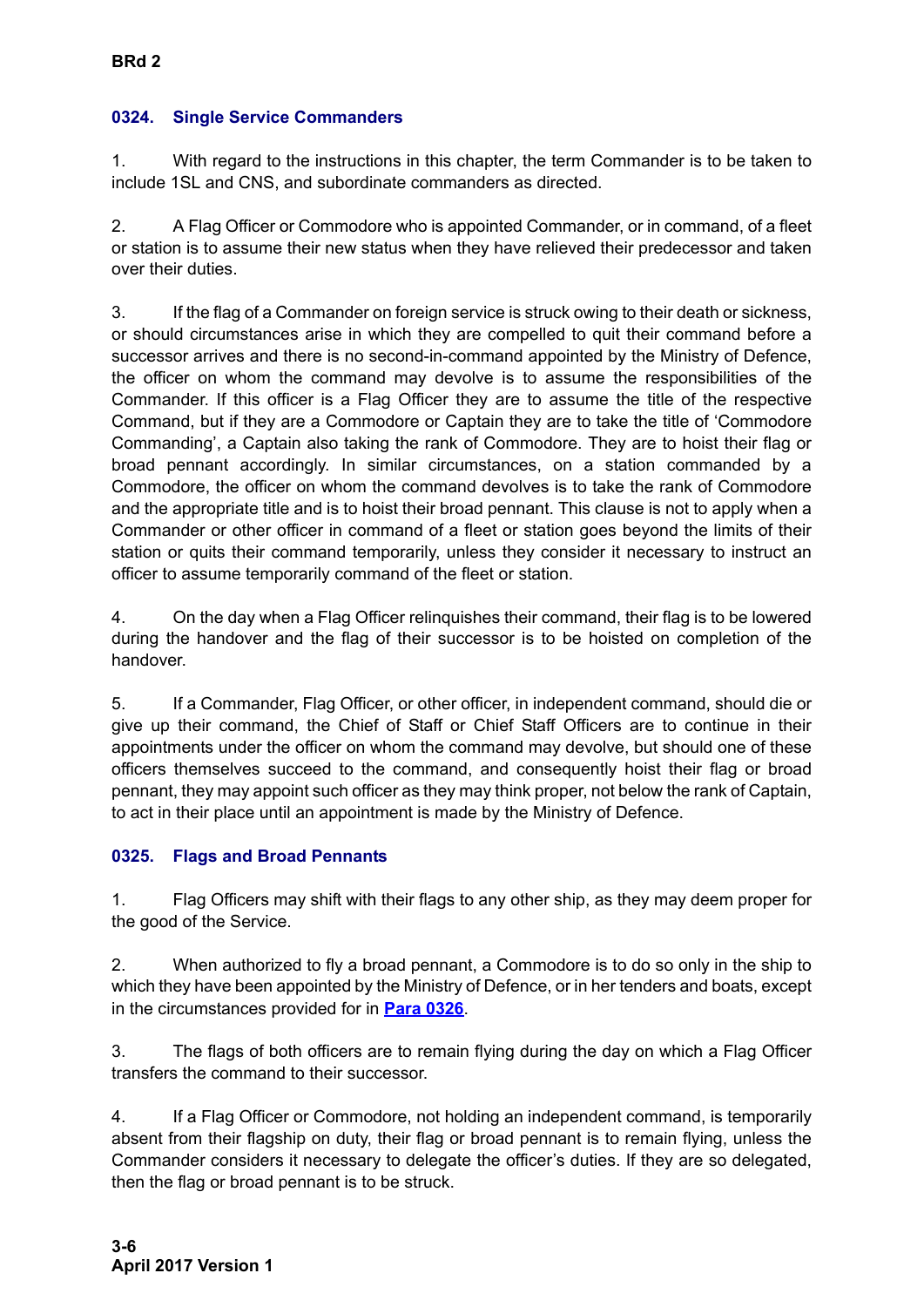5. Whenever a Flag Officer or Commodore, either at home or abroad, proceeds on sick leave or goes into hospital or sick quarters or, at home, proceeds on leave for more than 48 hours, their flag or broad pennant is immediately to be struck.

6. The procedure on the death of a Flag Officer or Commodore is given in **9111**, but if they die in action their flag or broad pennant is to remain flying close up until the enemy is no longer in sight.

7. If during an action a Flag Officer or Commodore removes to another ship or if they remove into the senior officer's ship to take over the chief command on the death or disablement of the senior officer, their flag or broad pennant is to remain flying on board the ship they have left until the enemy is no longer in sight.

8. The position at which a flag or broad pennant should be flown is specified in **9106**; *see also* **9110**, Flags and pendants displaced. Regulations for the flying of flags and broad pennants in boats, aircraft and cars are given in Chapter 91, Section III.

# <span id="page-6-0"></span>**0326. Senior Officer Proceeding to Another Ship**

1. When it is absolutely necessary for the senior officer of two or more ships, not being a Flag Officer, to be absent from their own ship and to go on board another ship under their orders for the better conducting of any important service, they are to direct the officer commanding the ship to bear them additional as lent for particular service; while so borne they are to have the same command and authority in every respect as they would have had if present in their own ship, and, if a Commodore, is to hoist their broad pennant.

2. The procedure in Clause 1 should also be followed in the event of the ship commanded by the senior officer being wrecked or lost.

# <span id="page-6-1"></span>**0327–0330. Unallocated**

# **SECTION III - ENTITLEMENT TO COMMAND**

# <span id="page-6-2"></span>**0331. Definitions**

1. **Command.** The authority vested in an individual of the armed forces for the direction, co-ordination, and control of military forces (JDP 0-01.1, *Glossary of Joint and Multinational terms and Definitions*).

#### **Interpretation:**

a. Conduct of military operations (see [Chapter 3,](#page-0-0) [Section VII](#page-21-0)).

b. All officers and ratings or other ranks of the Royal Marines exercise authority over their subordinates by virtue of their relative rank and seniority, regardless of branch, in the maintenance of good order and discipline, and in any normal activity, work or undertaking.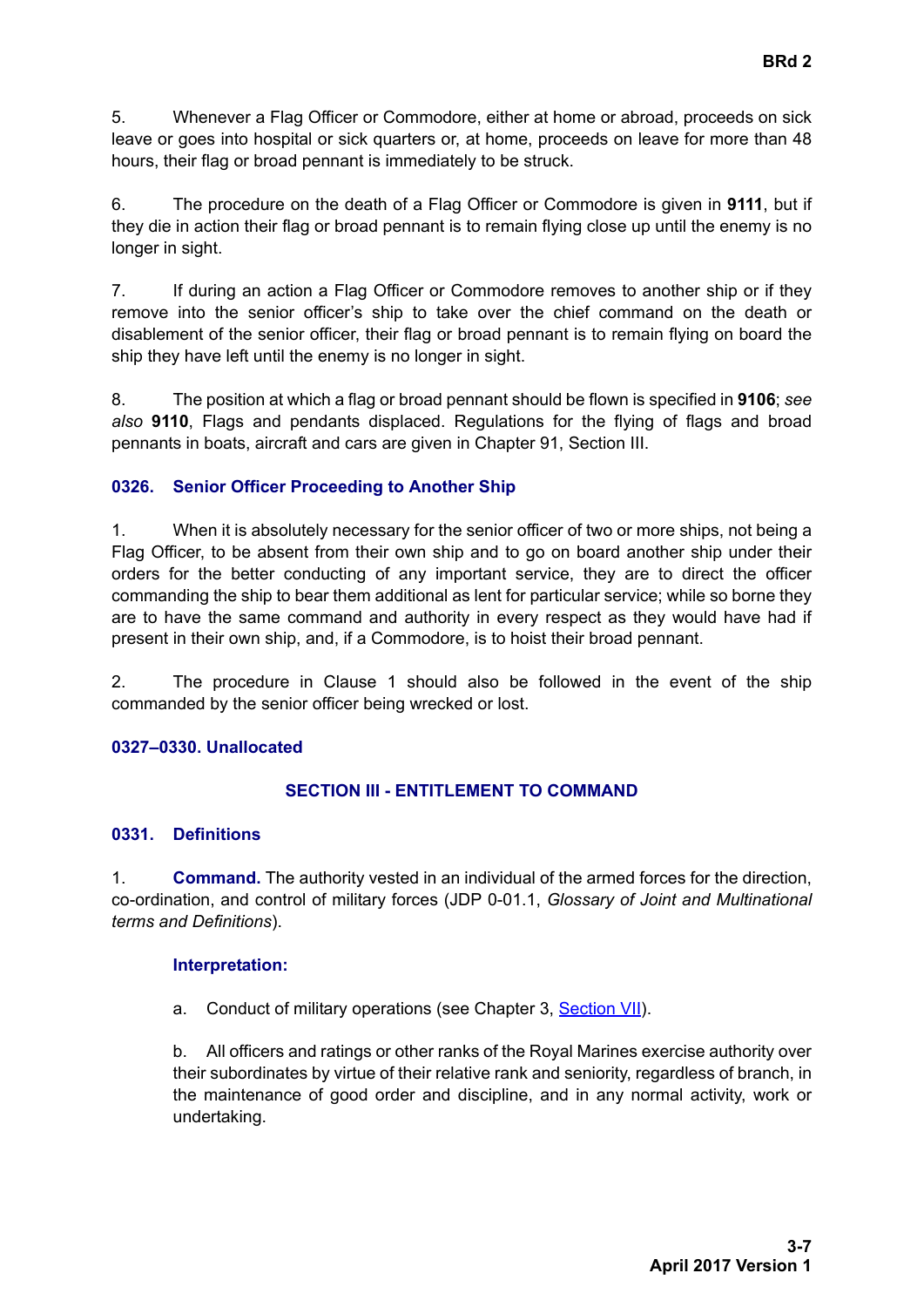2. **Military Command.** The authority to exercise command of non-sea-going ships, naval shore establishments, aircraft and boats. It also includes the authority set out in Clause

3. **Sea Command.** The authority to exercise command of sea-going ships of the Royal Navy. It also includes the authority set out in Clauses 1 and 2.

4. **Special Command.** The authority for an officer or rating or other rank Royal Marines to give lawful orders to their equals or superiors, in accordance with **[Para 0334](#page-8-0)** by virtue of their special office, duties, skill, ability or experience.

# <span id="page-7-0"></span>**0332. Military Command**

<span id="page-7-3"></span>1. Military command is vested in the following:

a. Officers of the Royal Navy and Royal Marines (except the RM Band Service).

b. Officers of the Maritime Reserve

<span id="page-7-4"></span>2. Military command may be conferred on other officers and on ratings or other ranks of the Royal Marines by appointment or by direction of a superior officer who is themself entitled by right to exercise military command.

3. Officers entitled to exercise military command are not necessarily qualified by training and duties to perform all the functions mentioned in the definition and this should be borne in mind when they are detailed for duties.

<span id="page-7-2"></span>4. Although the command of aircraft is vested in those entitled to military command, command in the air may only be assumed in accordance with the instructions in JSP 550, *Military Aviation Policy, Regulations and Directives.*

# <span id="page-7-1"></span>**0333. Sea Command**

1. Sea command is vested in the following:

a. Officers of Flag rank when holding certain appointments which will be promulgated from time to time by the Ministry of Defence (Naval Secretary).

b. Officers of the RN and RNR who are borne for seaman duties in sea-going ships.

2. The term 'borne for seaman duties' means appointed as a member of the complement of a sea-going ship for duty as a seaman. Sea command is not, therefore, the exclusive prerogative of any one list or specialisation, but its exercise by a non-seaman officer requires a specific appointment 'for seaman duties' or a specific direction from superior authority. The term 'seaman duties' includes, for this purpose, officers qualified for seaman duties borne for flying duties.

<span id="page-7-5"></span>3. Sea command may be conferred by explicit direction by superior authority entitled to sea command on officers, including Royal Marines officers, not mentioned above and on ratings and other ranks of the Royal Marines.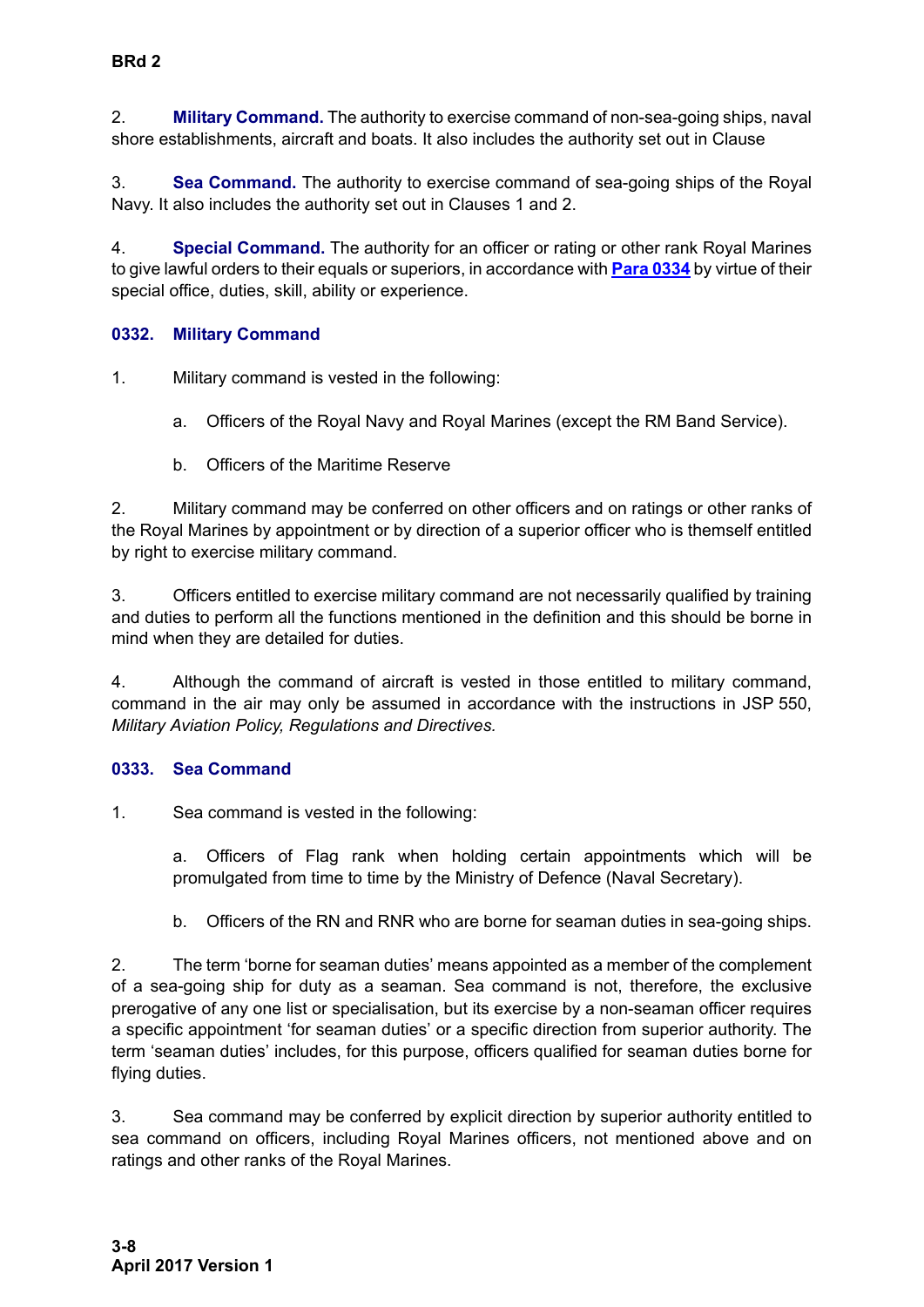#### <span id="page-8-0"></span>**0334. Special Command**

1. Special command will devolve upon the following officers, ratings and NCOs and other ranks of the Royal Marines by virtue of the duties they are undertaking, as defined or other wise referred to in the Articles quoted:

- a. Commanding Officers. (**[Para 0337](#page-10-1)**)
- b. Executive Officers. (**[Para 0337](#page-10-1)**)
- c. Officers of the Watch (or Day). (**[Para 0338](#page-11-0)** and **3001.1**)
- d. Provost Officers (see [Note](#page-8-2)) and Officers of the Patrol.

e. Officers who by virtue of special qualifications, ability or experience, are placed in charge of a particular operation, task or duty.

f. Ratings or other ranks of the Royal Marines on regulating, patrol or sentry duties, or as Quartermaster in harbour. (**3426.1**)

g. Mess Presidents. (**8105**); Leading Rates of Messes (**[Para 0361](#page-13-2) [sub para 5](#page-13-3)**)

h. Other ratings specially authorized by the Ministry of Defence (Navy) or by the officer allotting or in charge of the work. (**[Para 0361](#page-13-2) [sub para 4](#page-13-4)** and **[sub para 5](#page-13-3)**)

i. Officers and ratings who are qualified as aircrew and employed on flying duties. (**[Para 0332](#page-7-0) [sub para 4](#page-7-2)**)

j. Warrant Officers where employed as Chiefs of the Boat. (**[Para 0363](#page-14-1), 3421.5** and **.6**, **[Para 0361](#page-13-2) [sub para 6](#page-13-5)**)



<span id="page-8-2"></span>*Note. The term Provost Officer refers to Commissioned Officers of the Regulating Specialisation when employed on Service Police Duties and, in order for them to effect such duties, are considered to be Provost Officers as prescribed within the Armed Forces Act 2006.)*

2. Special command will be exercisable by such personnel only while the particular duty or situation which requires it lasts.

# <span id="page-8-1"></span>**0335. Order of Command**

1. The chain of command is as follows:

a. **Sea-Going Ships.** In sea-going ships, command descends first to the officer appointed as Executive Officer and then by seniority through those officers entitled to exercise sea command. In small ships the Captain, following any directions given by the senior officer of the Flotilla, squadron or administrative authority, is to prescribe in their standing instructions the order in which officers and ratings are to succeed to the command of the ship and exercise sea command in the event of a situation arising in which no officers entitled to exercise sea command remain available for duty.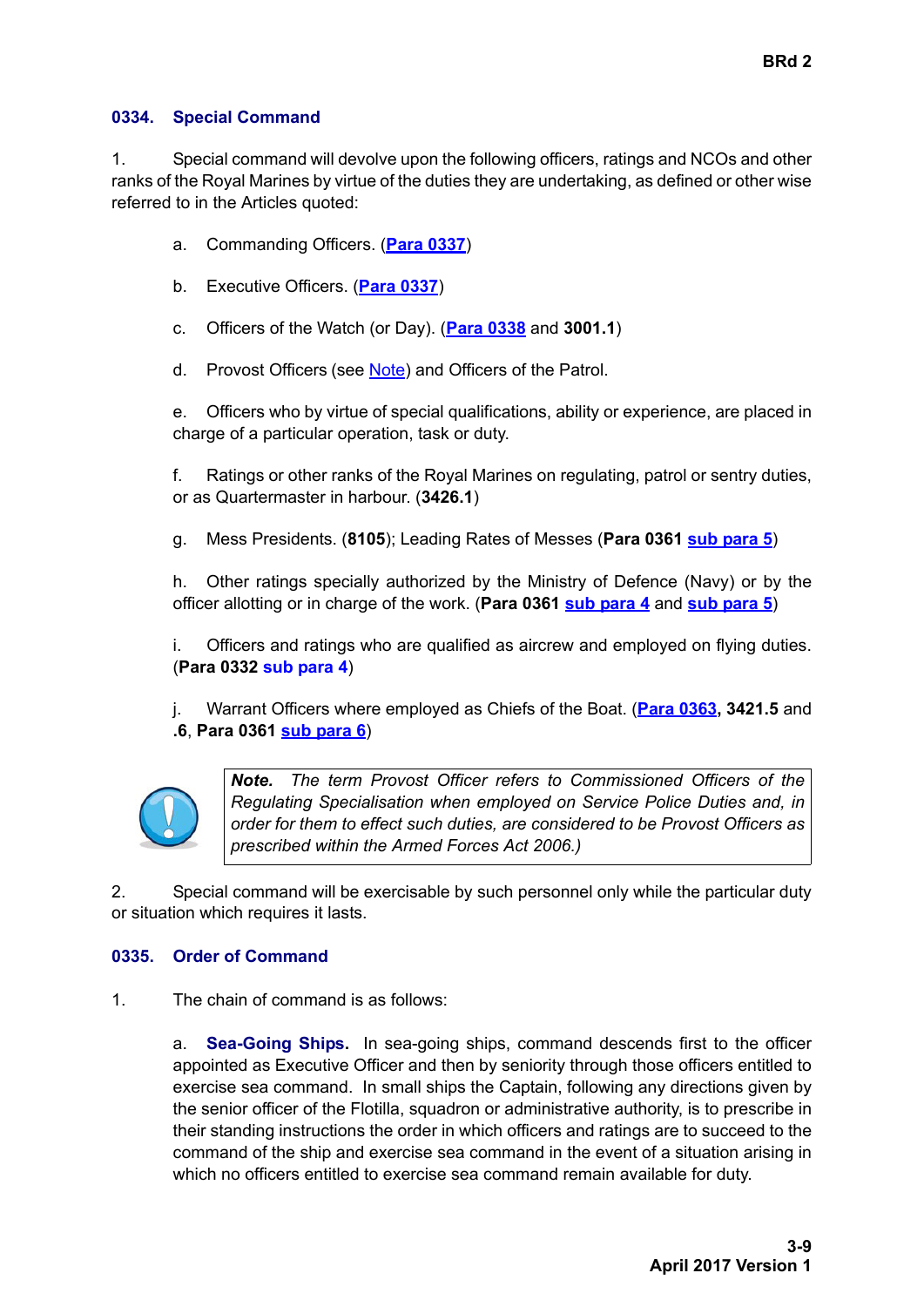Unless there are good reasons to the contrary, officers entitled to exercise military command should succeed before officers not so entitled, and officers should succeed to the command before ratings.

b. **Ships Building or Major Refit.** In ships building or paid off for major refit, which carry no Executive Officer, appointed as such, military command vests automatically under the provisions of **[Para 0332](#page-7-0) [sub para 1](#page-7-3)** or is conferred by appointment or direction under **[Para 0332](#page-7-0) [sub para 2](#page-7-4)**. The officer exercising military command, following any directions given by the administrative authority, is to prescribe in their standing instructions the order in which officers and ratings are to succeed to the command of the ship in the event of a situation arising in which no officer entitled to exercise military command remains available for duty. Unless there are good reasons to the contrary, officers should succeed to the command before ratings. When the Executive Officer, appointed as such, is borne the chain of command as laid down in paragraph a above is effective.

c. **Fleet Establishments.** In Fleet establishments including naval air stations, command descends first to the officer appointed as Executive Officer of the establishment and then by seniority through those entitled to exercise military command. In small Fleet establishments, the Captain, following any directions given by the administrative authority, is to prescribe in his standing instructions the order in which officers and ratings are to succeed to the command of the establishment and exercise military command in the event of a situation arising in which no officers entitled to exercise military command remain available for duty. Unless there are good reasons to the contrary, officers should succeed to the command before ratings.

d. In Fleet establishments with a sea-going element, the Captain and the officer appointed as Executive Officer will, if not otherwise entitled, have the power of sea command specially conferred upon them for the purpose of commanding the seagoing element of the establishment. In the absence of both the Captain and the Executive Officer, and if the officer next in the line of command is not authorised to exercise sea command, command is to divide, the senior officer entitled to military command commanding the shore establishment, and the senior officer entitled to sea command commanding the sea-going element.

e. **Boats.** Command of the boats belonging to a ship or establishment descends first to the officer appointed as Executive Officer of the ship or establishment to which the boats belong and then by seniority through those entitled to exercise military command.

f. Command of an individual boat, subject to any provision which has been made under **[Para 0361](#page-13-2) [sub para 6](#page-13-5)**, will be in order of military command.

2. Where officers in the line of command are of equal rank and seniority, command descends in the order of relative rank as determined by **[Para 0301](#page-2-1) [sub para 4](#page-2-3)**.

<span id="page-9-0"></span>3. Officers holding acting rank are to take rank and command after those holding the corresponding confirmed rank and before those holding a lower confirmed or acting rank. Those holding the same acting rank take rank and command amongst themselves according to seniority in their substantive rank.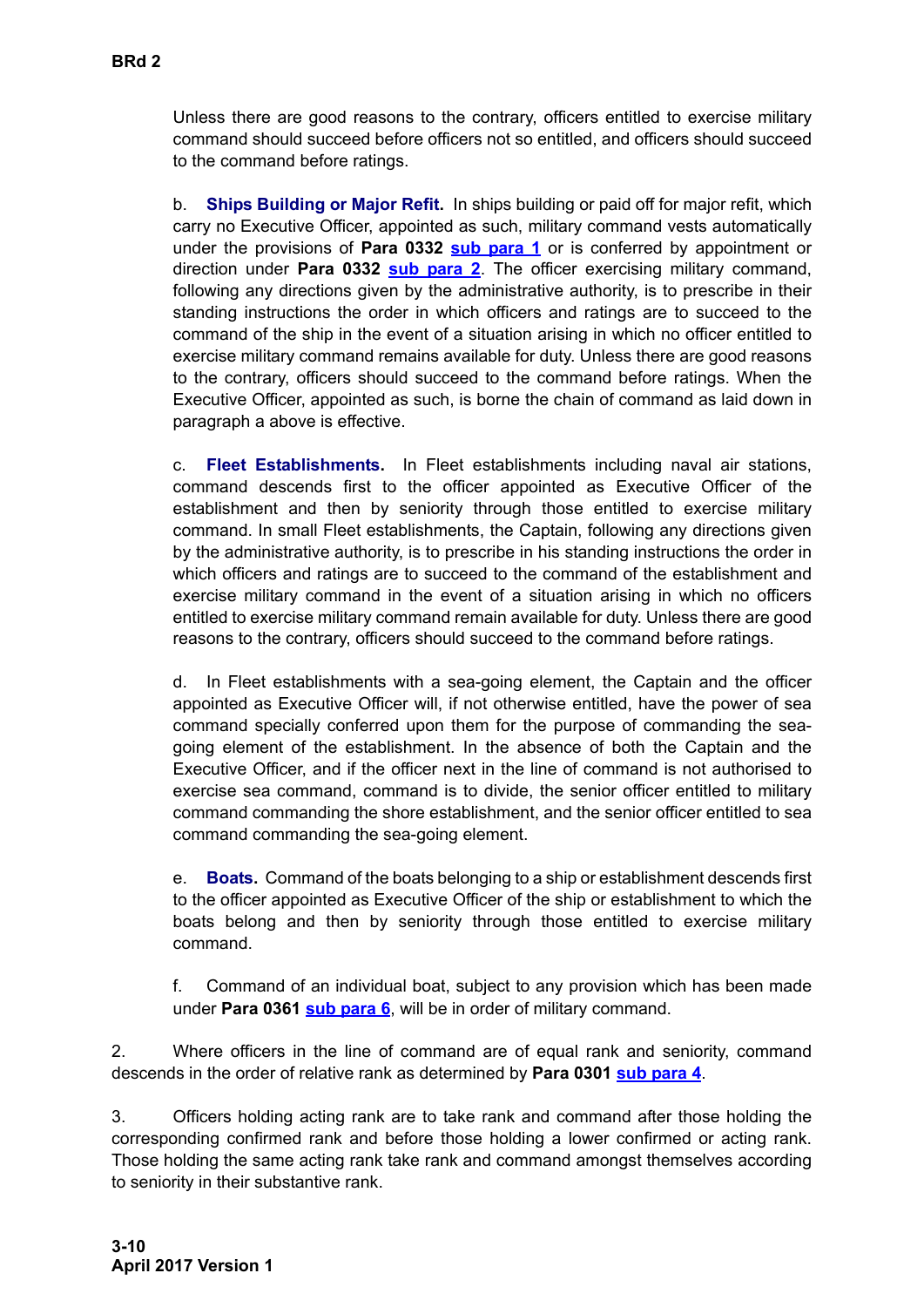Probationary officers rank after confirmed and after acting officers of corresponding rank; and amongst themselves rank in the order in which they appear in the Navy List. Honorary rank, which gives no title to command, is dealt with in BRd 3, Naval Personnel Management, Section 10*. See also* **[Para 0342](#page-11-5) [sub para 3](#page-12-2)** and **[sub para 4](#page-12-2)** on retired officers granted acting rank and **[Para 0361](#page-13-2)** on confirmed and acting ratings.

<span id="page-10-2"></span>4. An officer who is promoted is to take the higher rank and command only if they are reappointed to their ship in the higher rank. If not so re-appointed they are to continue to perform the duties of, and assume command in, the rank from which they have been promoted, but senior of that rank, until relieved or until other instructions are issued by the Ministry of Defence (Navy). This clause does not apply to Flag Officers; *see* **[Para 0321](#page-4-3) [sub para 2](#page-4-6)**.

5. If an officer is placed on the retired list they are to be retained in the ship in the rank in which they have been serving, and is to continue to do duty until superseded or discharged by order of the Ministry of Defence (Navy).

6. The general instructions given in this article are subject to the special directions given in **[Para 0337](#page-10-1)** to [Para 0341.](#page-11-3)

# <span id="page-10-0"></span>**0336. Command when the Captain is Sick or Absent**

1. If the Captain has ceased to exercise command, through sickness or for any other reason, or because of absence on duty or leave during which they will be absent from the ship for over 48 hours, the officer next in command (**[Para 0335](#page-8-1)**) is to assume powers and duties as though they had themself been appointed in command. In these circumstances they have full powers of punishments as Captain of the ship (but *see* JSP 830, Manual of Service Law).

2. When the Captain, without having ceased to exercise command, is absent from their ship, the officer next in command is responsible for everything done on board. They are to act as Commanding Officer for the time being and are to assume the powers necessary to carry out this duty; these do not include the Captain's powers of punishment.

3. If the Captain and the officer appointed as Executive Officer have both ceased to exercise command, the officer on whom the command devolves is to direct any suitable officer to act as Executive Officer and may delegate to them powers of punishment not exceeding those appropriate to their rank under JSP 830, Manual of Service Law*.* Any powers of punishment already delegated by the Captain remain effective unless the Commanding Officer directs otherwise. An officer nominated to act as Executive Officer under this clause retains their normal position in the line of command and has the status of the 'officer appointed as Executive Officer' (**[Para 0335](#page-8-1)** and **[Para 0337](#page-10-1)**).

4. Instructions about the issue of temporary appointments in command are given in BRd 3, Naval Personnel Management, Section 10*.*

# <span id="page-10-1"></span>**0337. Authority of Commanding Officer and Executive Officer**

1. All officers of whatever relative rank, and whether entitled to sea or military command or not, are to be subject to the authority of the Commanding Officer for the time being and of the officer appointed as Executive Officer, except in matters in which heads of departments have a direct responsibility to the Commanding Officer.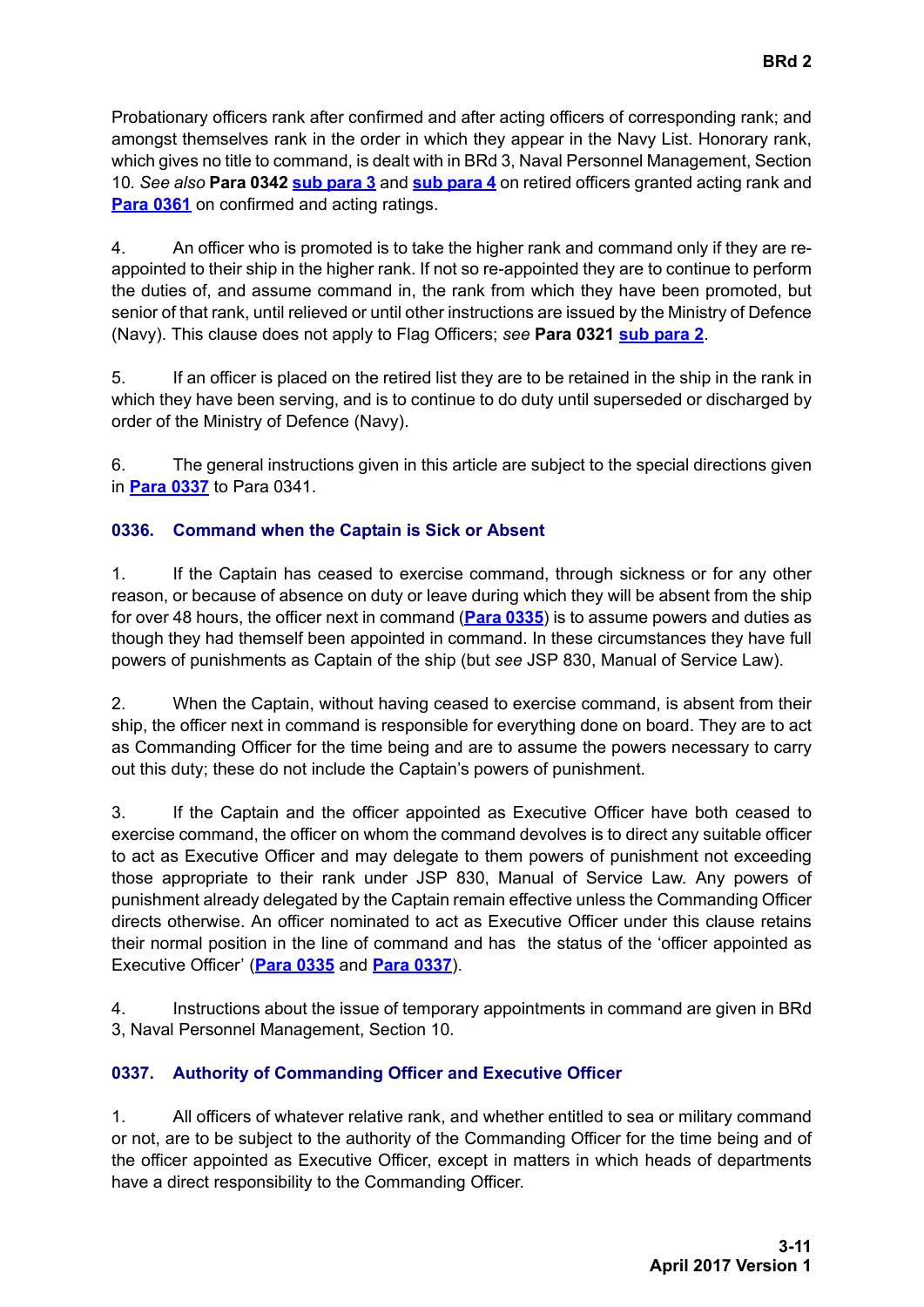# <span id="page-11-5"></span><span id="page-11-0"></span>**0338. Authority of the Officer of the Watch**

1. Every officer and other person, not being either the Commanding Officer or the Commanding Officer for the time being (*see* **0802**) or the Executive Officer, is to be subordinate to the Officer of the Watch, whatever may be their rank, in regard to the performance of the duties with which the Officer of the Watch is charged (*see* Chap 30).

# <span id="page-11-1"></span>**0339. Officers Borne Additional for Special Service**

1. Officers who are borne on the books of a ship as additional for some special or particular service, for example as staff officers, are never to assume the charge and command of the ship in which they are so borne, or any other charge or command on board except that which appertains to the special or particular service for which they are borne, unless they are expressly authorized to do so by the Ministry of Defence (Navy). This regulation is not to affect the authority of the Captain of a ship to which tenders are attached to delegate powers of punishment.

2. When it is desired that an officer borne additional for staff or special duties should practice or gain experience in ship handling etc, authority for them to take charge of a watch at sea or in harbour may be given by the senior officer of the squadron or unit, but this does not put them in the line of succession to command of the ship.

# <span id="page-11-2"></span>**0340. Officers Lent or Borne Additional not for Special Service**

1. Officers lent from another ship for duty and officers borne additional for duty, if not borne for any special or particular service, are to be considered as if they belonged to the complement and are to take rank and command according to their seniority and qualifications.

# <span id="page-11-3"></span>**0341. Officers Borne for Passage**

1. Any officer on full pay borne for passage in one of HM ships may be ordered to do duty on board provided that they are junior to the Executive Officer. While so employed they are to rank and command as if they belonged to the complement, but they are not eligible to succeed to command of the ship unless they are given express authority to do so by the Ministry of Defence (Navy).

2. This article also applies generally to officers temporarily accommodated in a fleet establishment but not appointed for duty there.

# <span id="page-11-4"></span>**0342. Retired Officers Required to Serve**

1. The relative rank of officers on the Retired List and Emergency List who are recalled to active duty is stated in **[Para 0305](#page-3-3)**.

2. When a step, or steps, in rank on the Retired List have been granted automatically by virtue of and in strict seniority, these officers are to take command according to their seniority on the Retired List, subject to the conditions that officers retired from the rank of Captain are not to take command over an officer on the Active List of officers of flag rank, or over one who has retired from that list.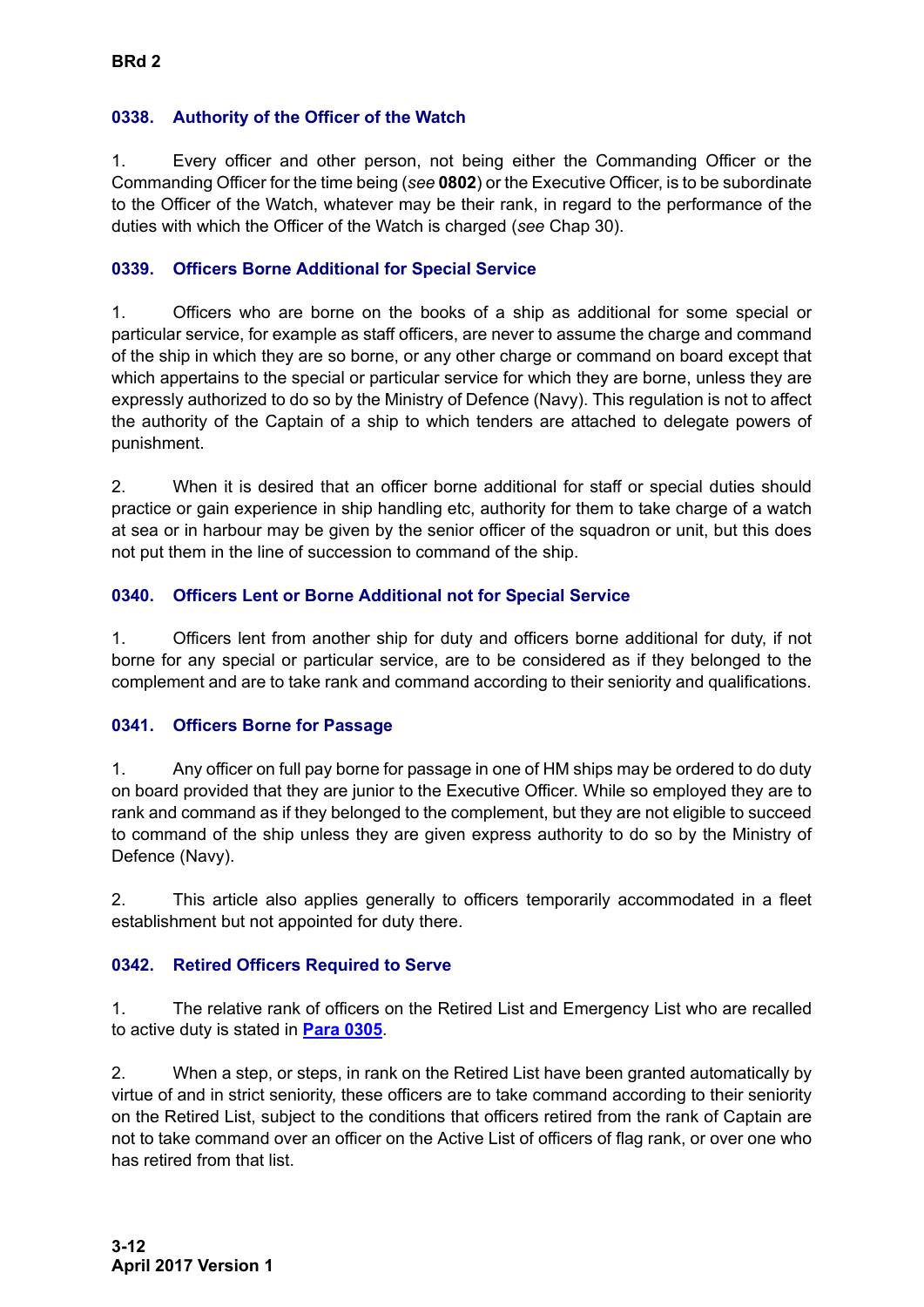<span id="page-12-3"></span><span id="page-12-2"></span>3. Except as provided above, steps in rank given on or after retirement do not give any right of command, which is to be governed by the officers' seniority in the rank held on the Active List at the date of retirement, but when an officer on the Retired List is granted higher acting rank they are to take command according to the acting rank in the same manner as though they were on the Active List (**[Para 0335](#page-8-1) [sub para 3](#page-9-0)**).

4. When a retired officer holding higher acting rank is promoted to the substantive rank on the Retired List they are to continue to take command in the acting rank granted to them before the substantive promotion, unless directions to the contrary are received from the Ministry of Defence.

5. Honorary or war service rank is to be ignored when officers are recalled to active duty.

# <span id="page-12-0"></span>**0343. Reserve Officers**

1. Officers of the Royal Navy, and officers of the Royal Naval Reserve who are 'qualified officers' (distinguished in the Navy List by a symbol) take rank and command in relation to each other according to their respective ranks and seniorities.

2. 'Qualified officers' of the Reserve take rank and command before officers of the Reserves of equivalent rank of any seniority who are not 'qualified officers'. 'Officers of equivalent rank' means officers in the same numbered group in **[Table 3-1](#page-16-2)** to [Table 3-4.](#page-20-0)

3. Officers of the Reserves who are not 'qualified officers' take rank and command after officers of the Royal Navy and 'qualified officers' of the Reserves of equivalent rank of any seniority. In relation to each other they take rank and command according to their respective ranks and seniorities.

4. Should the Ministry of Defence grant powers of command (**[Para 0331](#page-6-2)**) to any unqualified Reserve officer during the tenure of a particular appointment, they then take rank and command as if they were for the time being a 'qualified officer'; *see* Clause 6.

5. Subject to the foregoing regulations about 'qualified officers', the relative rank of Reserve officers is determined in accordance with **[Para 0301](#page-2-1) [sub para 4](#page-2-3)**.

<span id="page-12-4"></span>6. Reserve officers of the seaman branch are entitled to exercise military command; those who are appointed for seaman duties in sea-going ships are entitled to exercise sea command. Reserve officers other than those of the seaman branch are not entitled to exercise military command unless expressly appointed or directed to do so. (*See also* **[Para 0331](#page-6-2)** - **[Para](#page-7-1) [0333](#page-7-1)**.)

# <span id="page-12-1"></span>**0344. Presiding Officer at Assemblages**

1. Whenever possible the officer who convenes a Service Inquiry, survey, or other assemblage of officers, should nominate the officer who is to preside; at the convening officer's discretion the president may be an officer not entitled to military command. In the absence of nomination, and subject to **[Para 0301](#page-2-1) [sub para 2](#page-2-4)**, the senior officer entitled to military command is to preside irrespective of the relative rank of the other officers, whose precedence amongst themselves is to be determined by **[Para 0301](#page-2-1)**.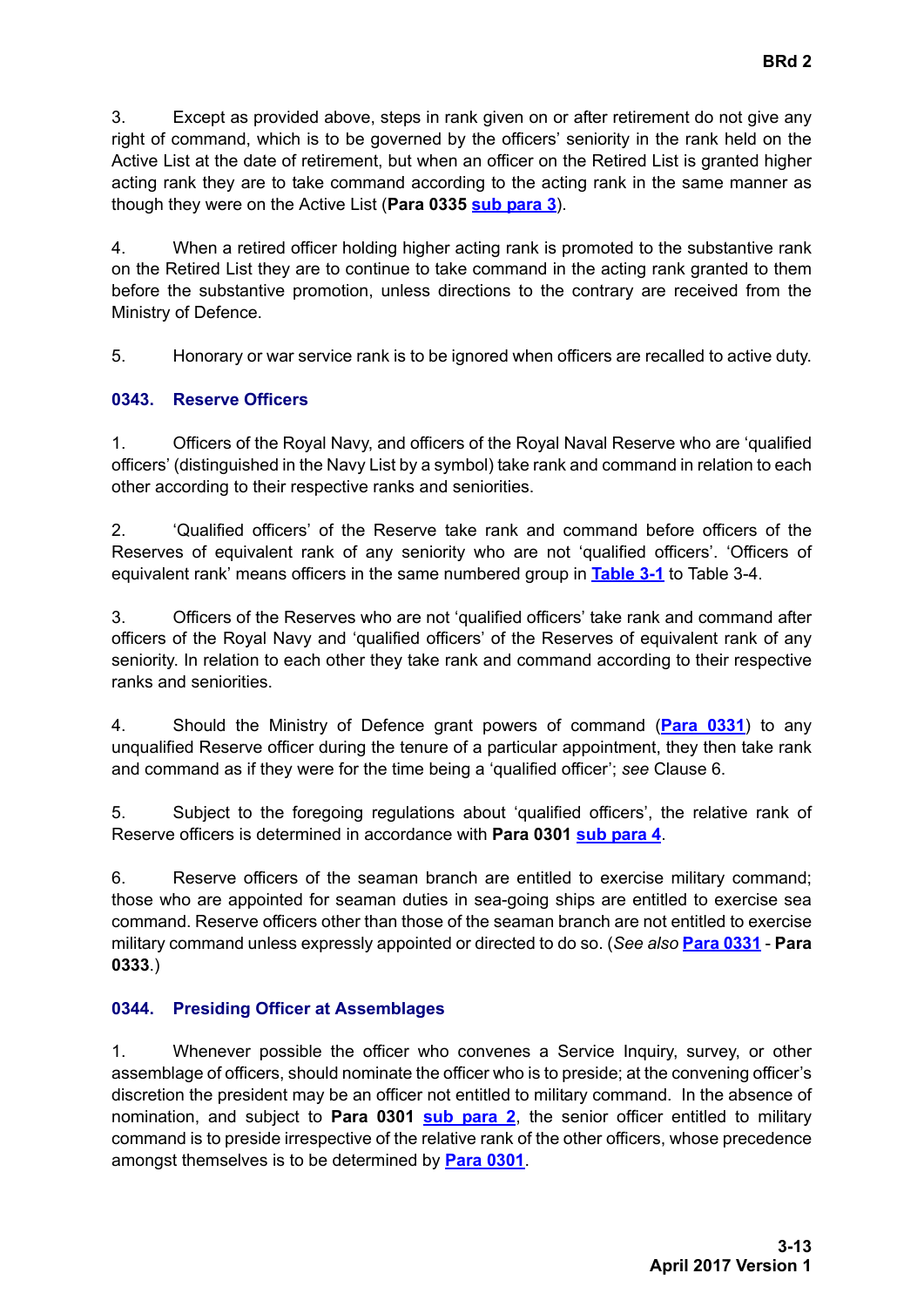#### <span id="page-13-0"></span>**0345. Authority When Wrecked or Lost**

1. If one of HM ships is wrecked or otherwise lost or destroyed or taken by the enemy, the authority given to the Captain, and to the other officers and ratings with respect to each other, remains in full force as effectually as if the ship were not lost. Command of the survivors descends first to the officer appointed as Executive Officer and then by seniority through those entitled to military command—subject to the provisions of **[Para 0339](#page-11-1)** and **[Para 0340](#page-11-2)**.

### <span id="page-13-1"></span>**0346–0360. Unallocated**

## **SECTION IV - SHIP'S COMPANY**

### <span id="page-13-2"></span>**0361. Serving Crews**

1. The crews of HM ships shall consist of the rates and ratings specified in BRd3*;* they shall rank and command after naval officer cadets according to the rules of this article.

2. Except as provided in Clause 3, any rating of any one of the following rates shall rank and command before any rating of a rate below it in the following list, and ratings belonging to any one of these rates shall rank and command among themselves according to their seniority in that rate:

Warrant Officer 1 Warrant Officer 2 Chief Petty Officer Petty Officer Leading Rating Able Rating

3. Exceptionally, ratings exercising military command, sea command or special command under the terms of **[Para 0332](#page-7-0)**–**[Para 0335](#page-8-1)** rank and command before all ratings thus placed under their authority.

<span id="page-13-4"></span>4. Where necessary, any rating of the artificer category may be authorised, by the officer allotting or in charge of the work to be done, to give lawful orders to any rating of another category who is superior to them in rate or senior to them in the same rate.

<span id="page-13-3"></span>5. A rating of any category may be authorised, by special direction of the Ministry of Defence or by the officer allotting or in charge of the work to be done, to assume special command and give lawful orders to ratings otherwise their superiors in the performance of duties requiring the application of their special skill, ability or experience. This will apply to Leading Rates of messes whose duties will be laid down in ship's orders.

<span id="page-13-5"></span>6. Ratings holding an acting rate shall rank and command immediately after ratings holding the corresponding confirmed rate and, amongst themselves, according to their seniority in their acting rate.

7. Ratings of exactly equal seniority in the same rate shall rank and command according to their seniority in the next lower rate. Ratings who have been disrated or reverted and readvanced will reckon their previous service in their present rate for purposes of rank and command.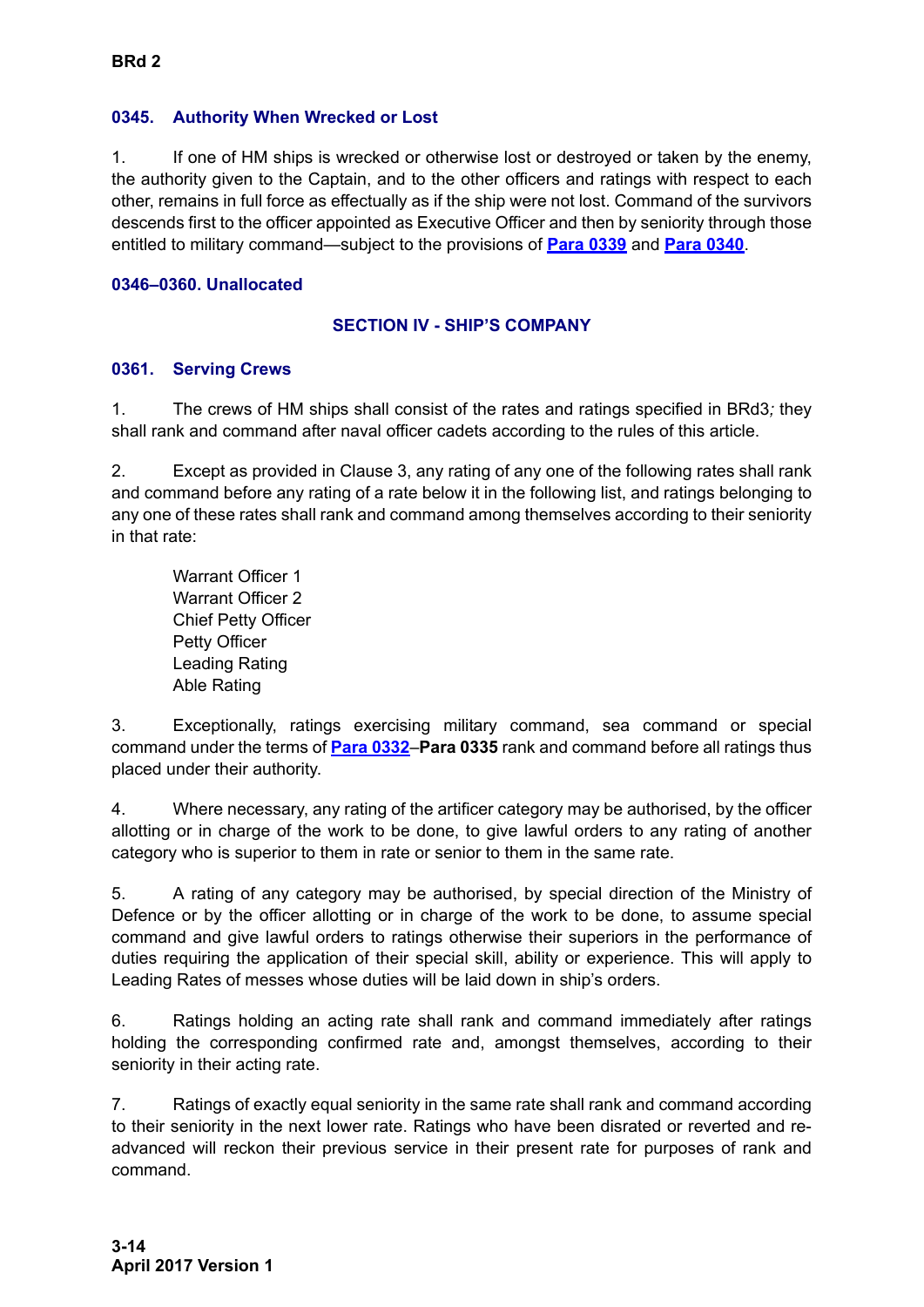#### <span id="page-14-0"></span>**0362. Pensioners and Royal Fleet Reservists**

1. The provisions of **[Para 0361](#page-13-2) [sub para 3](#page-12-3)** and .8 do not apply to pensioners and Royal Fleet reservists called up for further service in an emergency. Their status as regards rank and command is that seniority is based on the time served in an active service capacity, including time served since calling up, but excluding time out of the Service.

#### <span id="page-14-1"></span>**0363. Chief of the Boat, Coxswain and Submarine Coxswain**

1. A Warrant Officer appointed in complement as Chief of the Boat or a rating appointed in complement as Coxswain or Submarine Coxswain shall rank and command with other ratings according to his rate and seniority for general purposes but in the execution of his regulating duties is authorized to give lawful orders to ratings otherwise his superiors (**3421.5**).

#### <span id="page-14-2"></span>**0364–0370. Unallocated**

#### **SECTION V - ROYAL MARINES**

#### <span id="page-14-3"></span>**0371. Relative and Corresponding Rank**

1. The relative rank with the Royal Navy of Royal Marines officers and other ranks is as shown in **[Para 0301](#page-2-1)** and **[Table 3-1](#page-16-2)**, which also lists corresponding ranks with the Army and Royal Air Force.

#### <span id="page-14-4"></span>**0372. Command**

1. Officers and non-commissioned officers of the Royal Marines are to exercise command in accordance with their ranks and the custom of the Royal Marines service in all matters relating to their distinct duty as such. In any duty which they are ordered by a superior naval officer to carry out in conjunction with naval officers and ratings they are to take command according to their relative rank, unless, owing to the particular nature of the duty, the superior naval officer should direct otherwise. In all matters they are to be under the command of the Captain and of the Executive Officer of the ship in which they may be, and of the Officer of the Watch for the time being, whatsoever may be their rank.

2. All officers of the Royal Marines, except officers of the Band Service, are entitled to exercise military command, in the same way as officers of the Royal Navy.

3. As indicated in **[Para 0333](#page-7-1) [sub para 3](#page-7-5)**, sea command may be conferred on officers and other ranks of the Royal Marines by appointment or by direction of superior authority.

4. A Royal Marines officer appointed in command or as Executive Officer of one of HM ships or landing craft or bases or establishments administered as HM ships, is entitled to exercise the same command as would be exercised by an officer of the Royal Navy holding the same appointment.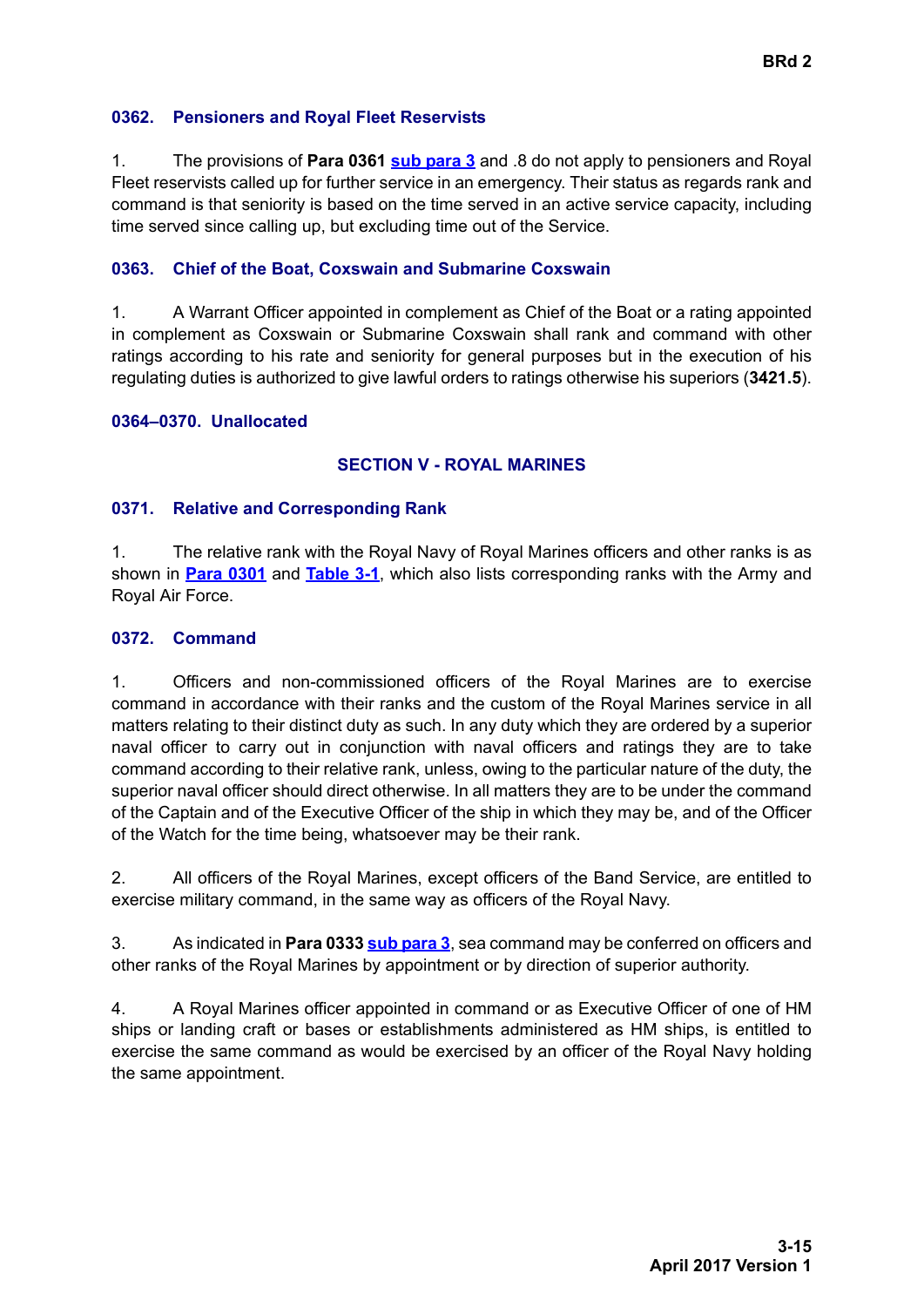# <span id="page-15-0"></span>**0373. Order of Command**

1. Officers of the Royal Marines and of the Royal Marines Reserve take rank and command amongst themselves in the following order in any given rank (*see also* **[Para 0343](#page-12-0) [sub para 6](#page-12-4)**):

- a. Royal Marines (Active, Retired, Emergency List).
- b. Royal Marines Reserve.

2. Officers of the RMR when called into service on general mobilization will take rank and command as officers of the Royal Marines.

# <span id="page-15-1"></span>**0374. Acting, Temporary and Honorary Rank**

1. The regulations in BRd3*,* are applicable to officers of the Royal Marines.

### **0375–0380. Unallocated**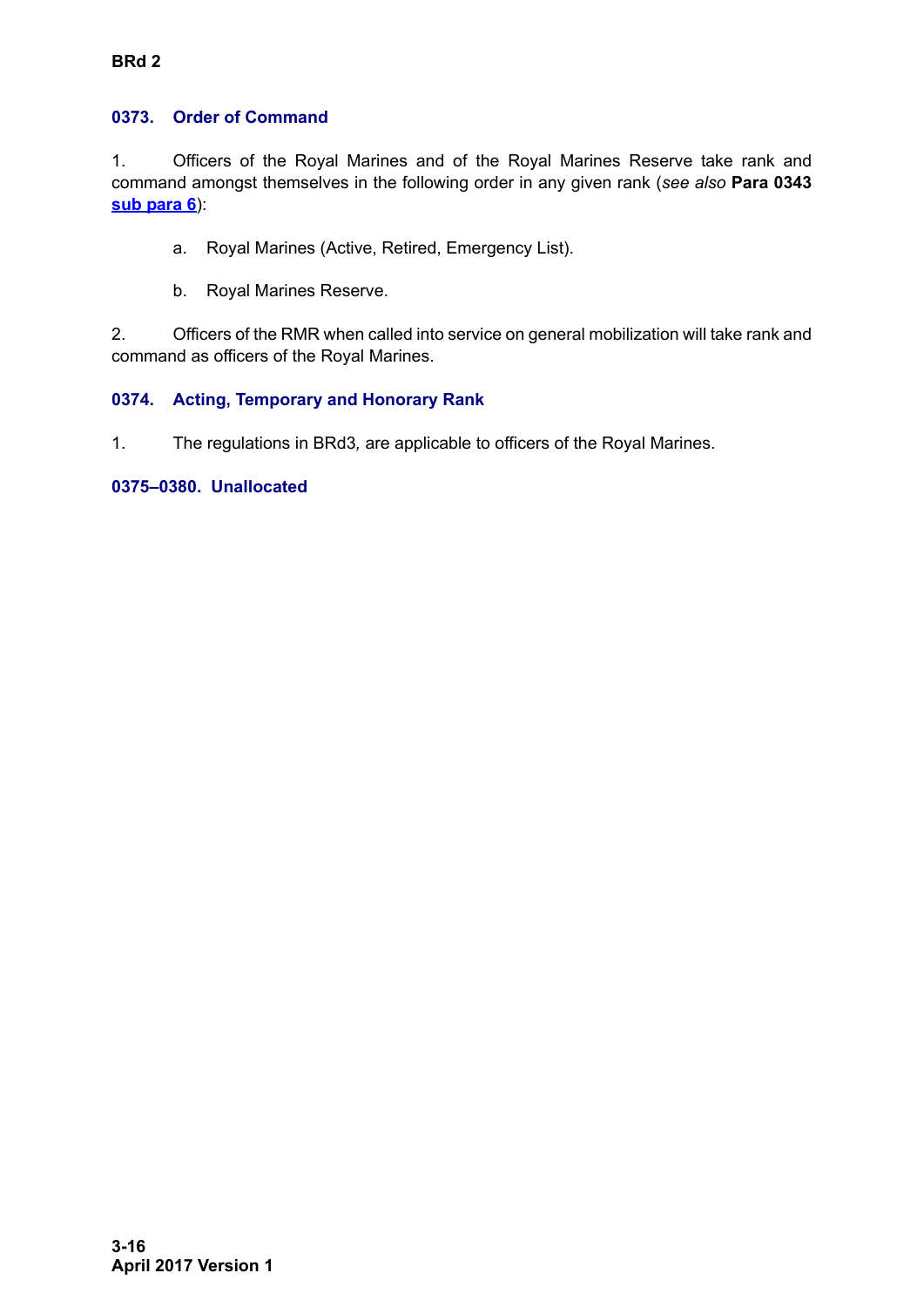### **SECTION VI - COMMAND AND CORRESPONDING RANK**

### <span id="page-16-1"></span><span id="page-16-0"></span>**0381. Naval, Military and Air Forces Acting Together**

1. Under the provisions of the Armed Forces Act 2006 when members of one Service are co-operating with one or both of the other Services they enjoy like power of command over members of another Service as the members of that Service of 'corresponding rank' insofar as power of command depends upon rank or rate. The expression 'corresponding rank' is defined in the Acts by reference to Queen's Regulations. Thus when members of different Services are acting together, the superior officers of one Service become, in accordance with the scale of corresponding ranks prescribed by these Regulations at [Table 3-1](#page-16-2) below, superior officers of members of the other Services of lower corresponding rank or less seniority and can, consequently, give lawful commands to them. These provisions and these circumstances do not, however, bestow upon any member of one Service the power or right to assume command over any body of HM Forces or over any ship, aircraft, unit, formation or establishment of another Service unless it is specifically placed under their command.

<span id="page-16-2"></span>2. The corresponding ranks, solely for purposes of command of the three Services are set out below at [Table 3-1](#page-16-2).

| <b>NATO</b><br>Code (RN<br>only) | <b>RN including QARNNS</b> |                                                                                                           | <b>Military including</b><br><b>RM, and QARANC</b> | <b>Air Force</b><br>including<br><b>PMRAFNS</b>                                      |
|----------------------------------|----------------------------|-----------------------------------------------------------------------------------------------------------|----------------------------------------------------|--------------------------------------------------------------------------------------|
| OF-10                            |                            | <b>Admiral of the Fleet</b>                                                                               | <b>Field Marshal</b>                               | Marshal of the<br>Royal Air Force                                                    |
| $OF-9$                           | Admiral                    |                                                                                                           | General                                            | <b>Air Chief Marshal</b>                                                             |
| $OF-8$                           |                            | Vice-Admiral                                                                                              | Lieutenant-General                                 | Air Marshal                                                                          |
| $OF-7$                           |                            | Rear-Admiral                                                                                              | Major-General                                      | Air Vice-Marshal                                                                     |
| OF-6                             |                            | Commodore                                                                                                 | <b>Brigadier</b>                                   | Air Commodore                                                                        |
| $OF-5$                           | Captain                    |                                                                                                           | Colonel                                            | Group Captain                                                                        |
| $OF-4$                           | Commander                  |                                                                                                           | Lieutenant-Colonel                                 | <b>Wing Commander</b>                                                                |
| $OF-3$                           | Lieutenant-Commander       |                                                                                                           | Major                                              | Squadron Leader                                                                      |
| $OF-2$                           | Lieutenant                 |                                                                                                           | Captain                                            | <b>Flight Lieutenant</b>                                                             |
|                                  | {                          | Sub-Lieutenant (but junior to<br>military and Air Force ranks)                                            | Lieutenant                                         | <b>Flying Officer</b>                                                                |
| $OF-1$                           |                            | Midshipman (but junior to<br>military and Air Force ranks)<br>(QARNNS does not have a<br>Midshipman rank) | <b>Second Lieutenant</b>                           | <b>Pilot Officer Acting</b><br>Pilot Officer (but<br>junior to Second<br>Lieutenant) |

<span id="page-16-3"></span>**Table 3-1.**  (*Navy only: See* [Annex 3A](#page-25-0) for NATO Codes)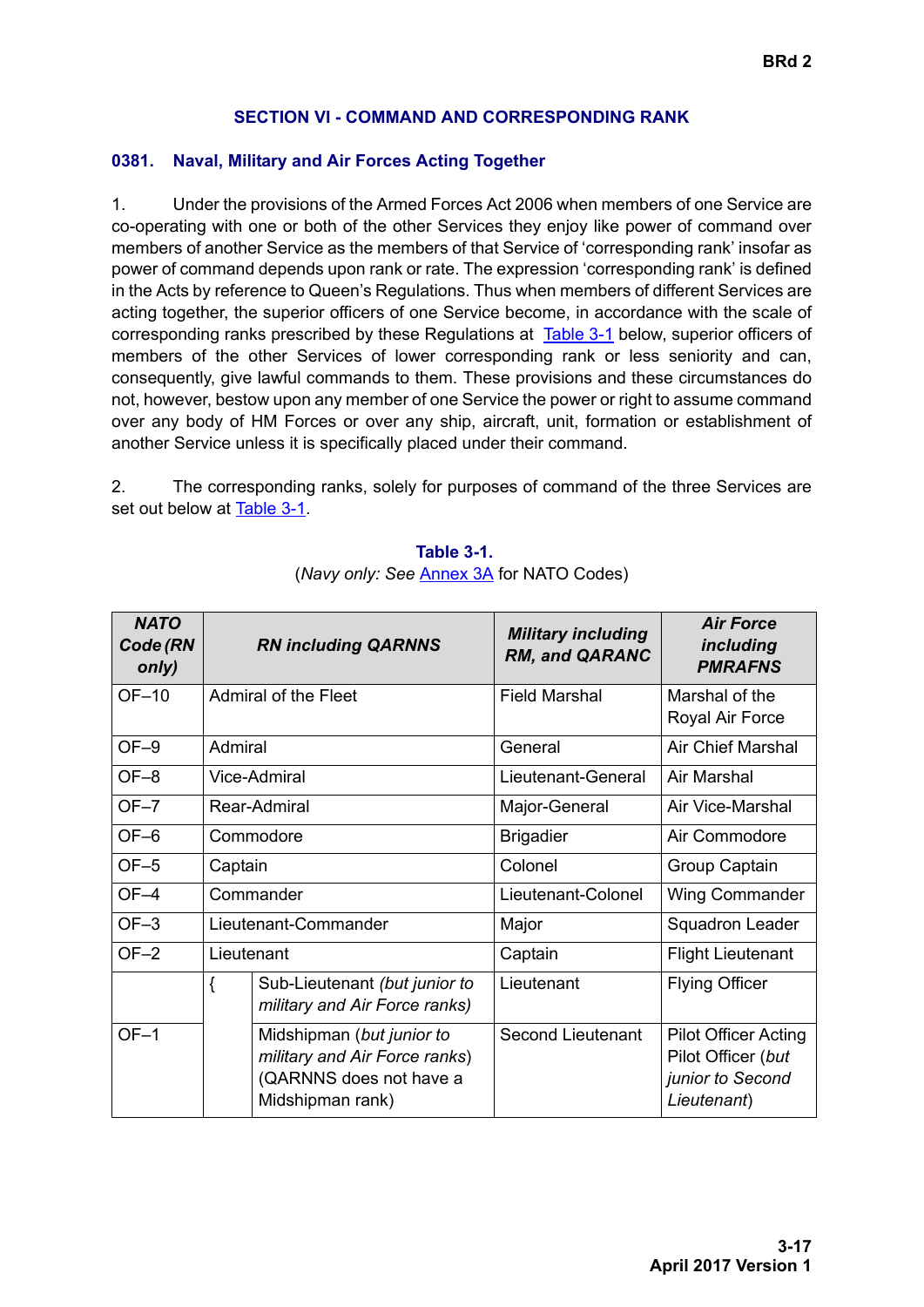| <b>NATO Code</b><br>(RN only) | <b>RN including QARNNS</b>                   |                                                           | <b>Military including RM,</b><br>and QARANC                                                                     | <b>Air Force</b><br>including<br><b>PARAFNS</b> |
|-------------------------------|----------------------------------------------|-----------------------------------------------------------|-----------------------------------------------------------------------------------------------------------------|-------------------------------------------------|
| OR-9                          | Warrant Officer, Class 1                     | Warrant Officer, Class I                                  |                                                                                                                 | <b>Warrant Officer</b>                          |
|                               |                                              |                                                           |                                                                                                                 | Master Aircrew-                                 |
|                               |                                              |                                                           |                                                                                                                 | <b>Master Signaller</b>                         |
|                               |                                              |                                                           |                                                                                                                 | <b>Master Engineer</b>                          |
|                               |                                              |                                                           |                                                                                                                 | <b>Master Air</b><br>Electronics                |
|                               |                                              |                                                           |                                                                                                                 | Operator                                        |
|                               |                                              |                                                           |                                                                                                                 | <b>Master Air</b><br>Loadmaster                 |
| OR-8                          | Warrant Officer, Class 2                     | Warrant Officer, Class II<br><b>Force Warrant Officer</b> | (but junior to Naval and Air                                                                                    |                                                 |
| $OR-7$                        | <b>Chief Petty Officer</b><br>Master-At-Arms | Staff Corporal                                            |                                                                                                                 | <b>Flight Sergeant</b>                          |
|                               |                                              | <b>Staff Sergeant</b>                                     |                                                                                                                 | Chief Technician                                |
|                               |                                              | Colour Sergeant, R.M.                                     |                                                                                                                 |                                                 |
| OR-6                          | Petty Officer                                | Corporal-of-Horse                                         |                                                                                                                 | Sergeant                                        |
| $OR-5$                        |                                              | Sergeant                                                  |                                                                                                                 |                                                 |
| OR-4                          | Leading Hand                                 | Corporal                                                  |                                                                                                                 | Corporal                                        |
|                               |                                              | <b>Bombardier</b>                                         |                                                                                                                 |                                                 |
| $OR-3$                        |                                              | Lance-<br>Corporal<br>Lance-<br>Bombardier                | (but junior<br>to Corporal<br>and<br><b>Bombardier</b><br>and to all<br>Naval and<br><b>Air Force</b><br>ranks) |                                                 |

# **Table 3–1**—(cont.) (*Navy only:* See [Annex 3A](#page-25-0) for NATO Codes)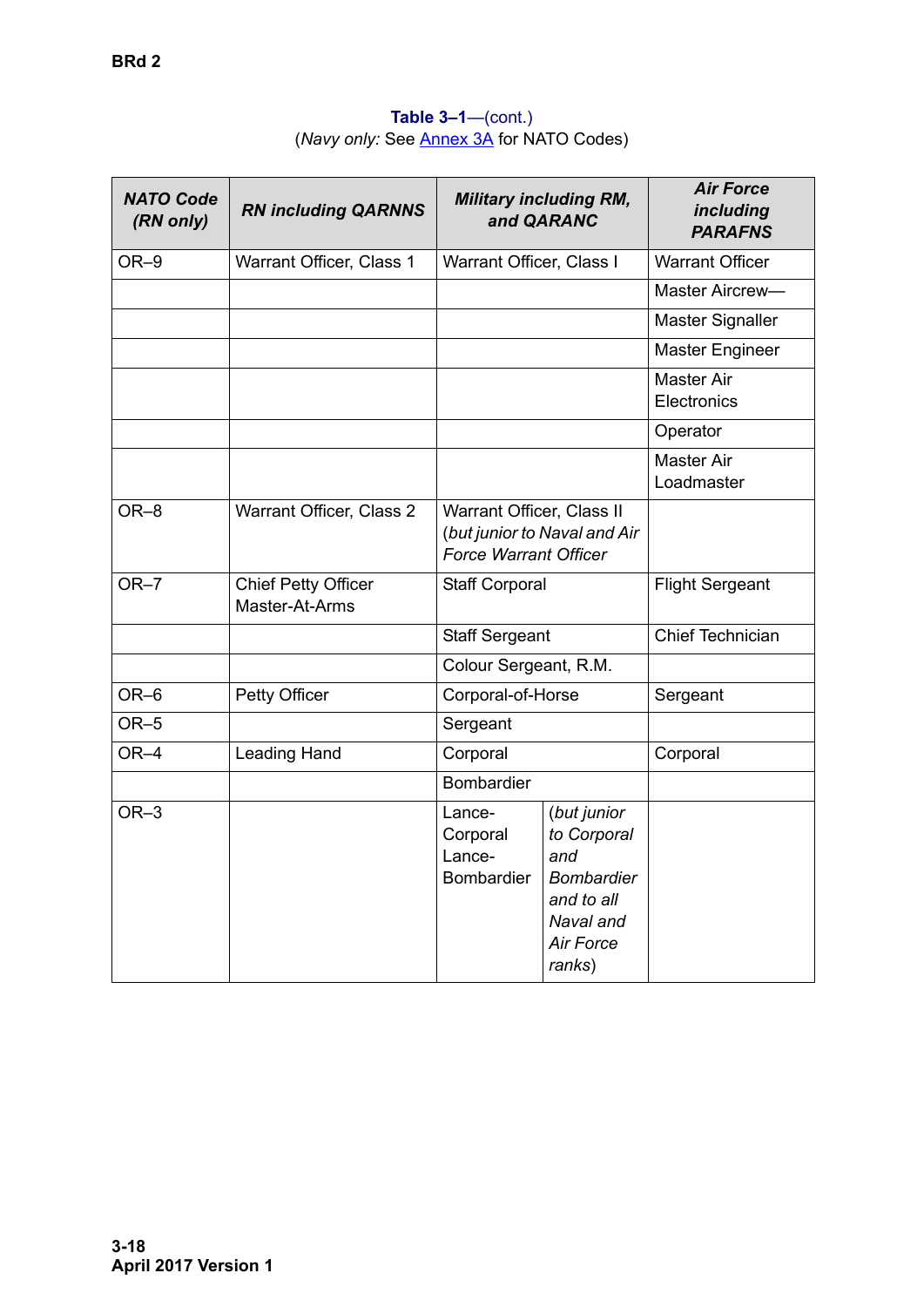**Table 3–1—**(cont.) (*Navy only:* See [Annex 3A](#page-25-0) for NATO Codes)

| <b>NATO Code (RN</b><br>only) | <b>RN</b> including<br><b>QARNNS</b>                                      | <b>Military</b><br>including RM,<br><b>QARANC</b> | <b>Air Force</b><br><i>including</i><br><b>PMRAFNS</b> |
|-------------------------------|---------------------------------------------------------------------------|---------------------------------------------------|--------------------------------------------------------|
| $OR-2$                        | <b>Able Rating</b><br>(however described<br>as Naval Nurse for<br>QARNNS) | Marine                                            | Junior Technician                                      |
|                               |                                                                           | Private, however<br>described including:          | Senior Aircraftman/<br>woman                           |
|                               |                                                                           | Trooper                                           | Leading Aircraftman/<br>woman                          |
|                               |                                                                           | Gunner                                            | Aircraftman/woman                                      |
|                               |                                                                           | Sapper                                            |                                                        |
|                               |                                                                           | Signalman                                         |                                                        |
|                               |                                                                           | Guardsman                                         |                                                        |
|                               |                                                                           | <b>Fusilier</b>                                   |                                                        |
|                               |                                                                           | Kingsman                                          |                                                        |
|                               |                                                                           | Rifleman                                          |                                                        |
|                               |                                                                           | Ranger                                            |                                                        |
|                               |                                                                           | Air trooper                                       |                                                        |
|                               |                                                                           | <b>Driver</b>                                     |                                                        |
|                               |                                                                           | Craftsman                                         |                                                        |
| $OR-1$                        |                                                                           |                                                   |                                                        |

# *Notes:*



*1. In the performance of their duties in wards etc, nursing personnel are to use professional titles, e.g. Nurse, Sister (Charge Nurse in respect of male nurses), Senior Sister, Matron, etc.*

*2. A qualified RAF Musician appointed to the post of Drum Major retains their normal rank while holding the appointment*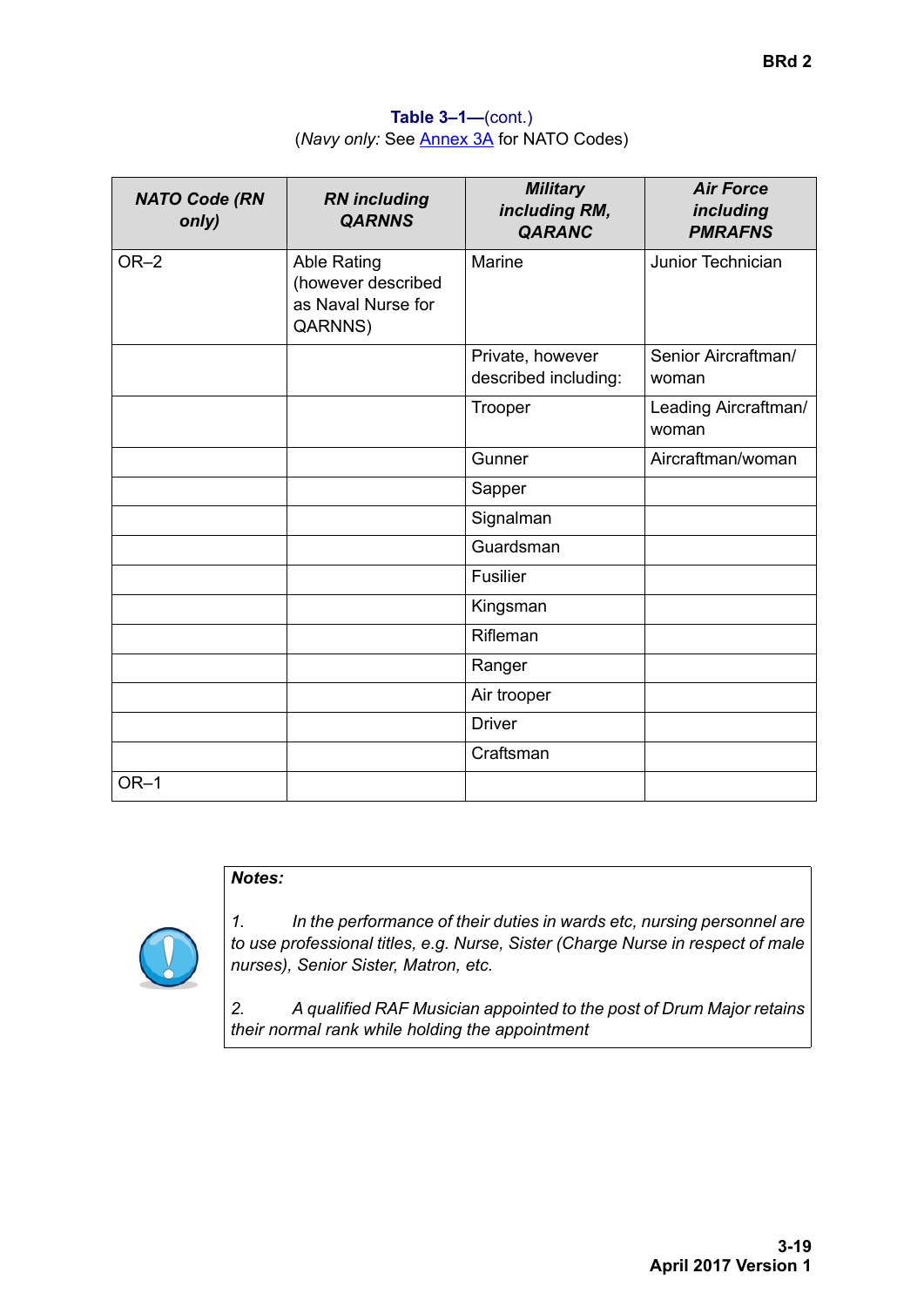# **Table 3-2.**

<span id="page-19-0"></span>

| (a)<br><b>General List</b>      | (b)<br><b>Medical Officers</b>      | (c)<br><b>Dental Officers</b>           |
|---------------------------------|-------------------------------------|-----------------------------------------|
| 1. Admiral of the Fleet         |                                     |                                         |
| 2. Admiral                      |                                     |                                         |
| 3. Vice-Admiral                 | Surgeon Vice-Admiral                |                                         |
| 4. Rear-Admiral                 | Surgeon Rear-Admiral                | Surgeon Rear-Admiral (D)                |
| 5. Commodore                    | Surgeon Commodore                   |                                         |
| 6. Captain                      | Surgeon Captain                     | Surgeon Captain (D)                     |
| 7. Commander                    | Surgeon Commander                   | Surgeon Commander (D)                   |
| 8. Lieutenant-<br>Commander     | Surgeon Lieutenant-<br>Commander    | Surgeon Lieutenant-Commander<br>(D)     |
| 9. Lieutenant‡                  | Surgeon Lieutenant <sup>®</sup>     | Surgeon Lieutenant (D) <sup>*</sup>     |
| 10. Sub-Lieutenant <sup>®</sup> | Surgeon Sub-Lieutenant <sup>®</sup> | Surgeon Sub-Lieutenant (D) <sup>*</sup> |
| 11. Midshipman                  |                                     |                                         |

\* Commissions: *see* [Para 0302.](#page-3-0)

‡For GL officers entered on or after 1 May 1972.

# **Table 3-3. Royal Naval Reserve**

<span id="page-19-1"></span>(List 1 - Seagoing Merchant Navy officers and specialist Medical and Nursing officers only)

| (a)<br><b>Seaman Branch</b>     | (b)<br><b>Engineering</b><br><b>Branch</b> | (c)<br><b>Logistics Branch</b> | (d)<br><b>Special Duties List</b><br><b>Supply Officers</b> |
|---------------------------------|--------------------------------------------|--------------------------------|-------------------------------------------------------------|
| 5. Commodore                    |                                            |                                |                                                             |
| 6. Captain                      | Captain                                    | Captain                        |                                                             |
| 7. Commander                    | Commander                                  | Commander                      |                                                             |
| 8. Lieutenant<br>Commander      | Lieutenant<br>Commander                    | Lieutenant<br>Commander        | <b>Supply Lieutenant-</b><br>Commander (CA)                 |
| 9. Lieutenant                   | Lieutenant                                 | Lieutenant                     | Supply Lieutenant (CA)                                      |
| 10. Sub-Lieutenant <sup>®</sup> | Sub-Lieutenant <sup>*</sup>                | Sub-Lieutenant <sup>*</sup>    | <b>Supply Sub-Lieutenant</b><br>$(CA)^{^*}$                 |
| 11. Midshipman <sup>7</sup>     | Midshipman <sup>*</sup>                    | Midshipman                     |                                                             |

\* Commissions are issued on appointment or promotion to this or higher rank; *see* [Para 0302](#page-3-0).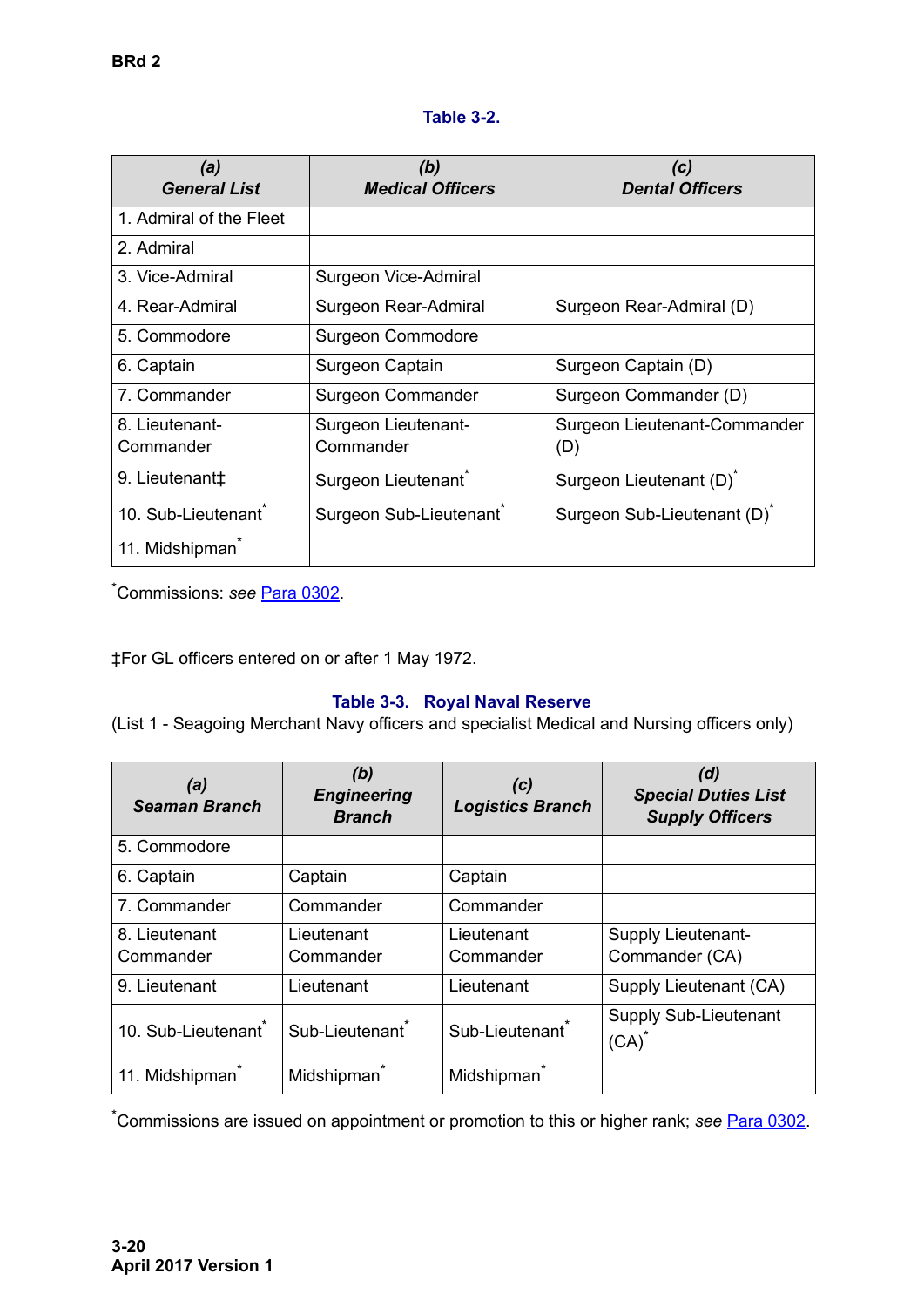| ĺ<br>ı<br>I |
|-------------|
| I<br>I      |
|             |
| L<br>I      |
| Ç<br>ſ<br>L |
| I           |

# **Table 3-4. Royal Naval Reserve** (Lists 3 to 6)

<span id="page-20-0"></span>

| J.0384-0390. Unallocated | <b>Warfare Branch</b><br>$\mathbf{g}$                                                                   | Logistics<br><b>Branch</b><br>$\mathfrak{g}$ | Medical Branch<br>$\widehat{c}$                                 | Chaplains<br><b>Branch</b><br>$\mathcal{G}$                                                                                                                                                                                                                                                                                                                                                                                                                | Air Branch<br>e)         | <b>New Entry</b><br><b>Branch</b><br>$\epsilon$ |
|--------------------------|---------------------------------------------------------------------------------------------------------|----------------------------------------------|-----------------------------------------------------------------|------------------------------------------------------------------------------------------------------------------------------------------------------------------------------------------------------------------------------------------------------------------------------------------------------------------------------------------------------------------------------------------------------------------------------------------------------------|--------------------------|-------------------------------------------------|
|                          | Commodore<br>ທ່                                                                                         |                                              |                                                                 |                                                                                                                                                                                                                                                                                                                                                                                                                                                            |                          |                                                 |
|                          | Captain<br><u>ဖ</u>                                                                                     | Captain                                      | Surgeon<br>Captain                                              |                                                                                                                                                                                                                                                                                                                                                                                                                                                            | Captain                  |                                                 |
|                          | 7. Commander                                                                                            | Commander                                    | Commander<br>Surgeon                                            |                                                                                                                                                                                                                                                                                                                                                                                                                                                            | Commander                | Commander                                       |
|                          | 8. Lieutenant<br>Commander                                                                              | Commander<br>Lieutenant                      | Commander<br>Lieutenant-<br>Surgeon                             | As required by the<br>conventions of the                                                                                                                                                                                                                                                                                                                                                                                                                   | Commander<br>Leiutenant- | Commander<br>Leiutenant-                        |
|                          | 9. Lieutenant                                                                                           | Lieutenant                                   | Lieutenant*<br>Surgeon                                          | Service                                                                                                                                                                                                                                                                                                                                                                                                                                                    | Lieutenant               | Lieutenant                                      |
|                          | Lieutenant*<br>10. Sub-                                                                                 | Sub-Lieutenant                               | Lieutenant Acting<br>Surgeon Sub-<br>Surgeon Sub-<br>Lieutenant |                                                                                                                                                                                                                                                                                                                                                                                                                                                            | Sub-Lieutenant           | Sub-Lieutenant                                  |
|                          | Midshipman<br>ί.                                                                                        | Midshipman <sup>*</sup>                      |                                                                 |                                                                                                                                                                                                                                                                                                                                                                                                                                                            | Midshipman               | Midshipman                                      |
|                          | A holding list for officers<br>longer than three years.<br>$List$ 3.<br>$List$ 4.<br>List 6.<br>List 5. | The main RNR List for officers and ratings.  |                                                                 | Trained officers and ratings not required, willing, or able to meet the List 3 commitment of 24 days Annual Training.<br>Trained officers and ratings not required, willing or able to meet the List 4 commitment of 18 days Annual Training.<br>and ratings unable to meet any training commitment for in excess of one year but for no<br>Commissions are issued on appointment or promotion to this or higher rank in the permanent RNR; see Para 0302. |                          |                                                 |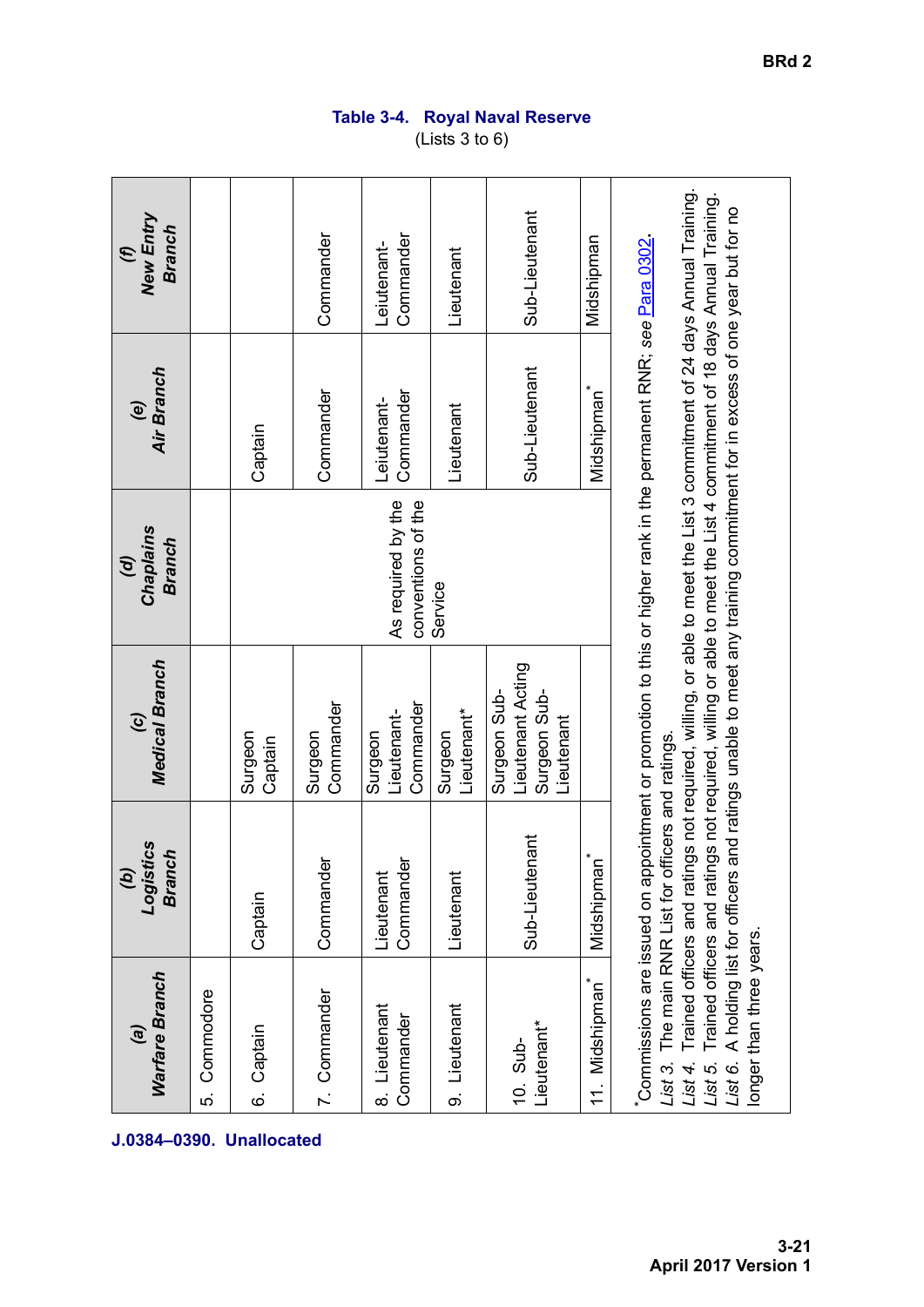#### **SECTION VII - DEGREES OF COMMAND AND ADMINISTRATION**

#### <span id="page-21-1"></span><span id="page-21-0"></span>**0391. General**

1. The following terms and definitions are established to define the varying degrees of authority which may be vested in a Commander. With the exception of the terms 'local administration', 'administrative authority', and 'type command' which are for RN use only and may not be understood by other Services or Allied forces, these terms and definitions have been established by UK inter-Service and/or Canadian/UK/US agreement in order to achieve standardization of terms concerning command for use in NATO.

### <span id="page-21-2"></span>**0392. Command Definitions**

1. **Command.** The authority vested in an individual of the armed forces for the direction, co-ordination and control of military forces.

a. The terms "full command", "operational command" and "operational control" specify more precisely the varying degrees of authority which may be vested in a Commander and, in this context, should be used in preference to the term "command" by itself.

2. **Full Command.** The military authority and responsibility of a superior officer to issue orders to subordinates. It covers every aspect of military operations and administration and exists only within national Services (JDP 0-01.1 Glossary of Joint and Multinational terms and Definitions).

a. Full command is exercised by:

(1) Single Service Commanders at all levels over their own forces in accordance with current regulations.

(2) Commanders responsible to Her Majesty's Government, through the Chief of Defence Staff, for the planning and conduct of all operations under their commands, and for the oversight and co-ordination necessary to ensure the most effective functioning of the Services under their command, and the attainment of maximum economy in administration. They will exercise command through their subordinate single Service Commanders who will normally deal direct with their own Service departments on all matters of training, administration and finance.

(3) In the case of the civilian manned Royal Fleet Auxiliary, the Full Command vested in the Fleet Commander and DCNS excludes disciplinary matters. Discipline for RFA personnel is the ultimate responsibility of the Permanent Under Secretary of State, as the senior civilian in the Ministry of Defence, except when relevant sections of the Armed Forces Act apply.

b. No NATO Commander has full command over the forces assigned to them since nations, in assigning forces to NATO, assign only operational command or operational control.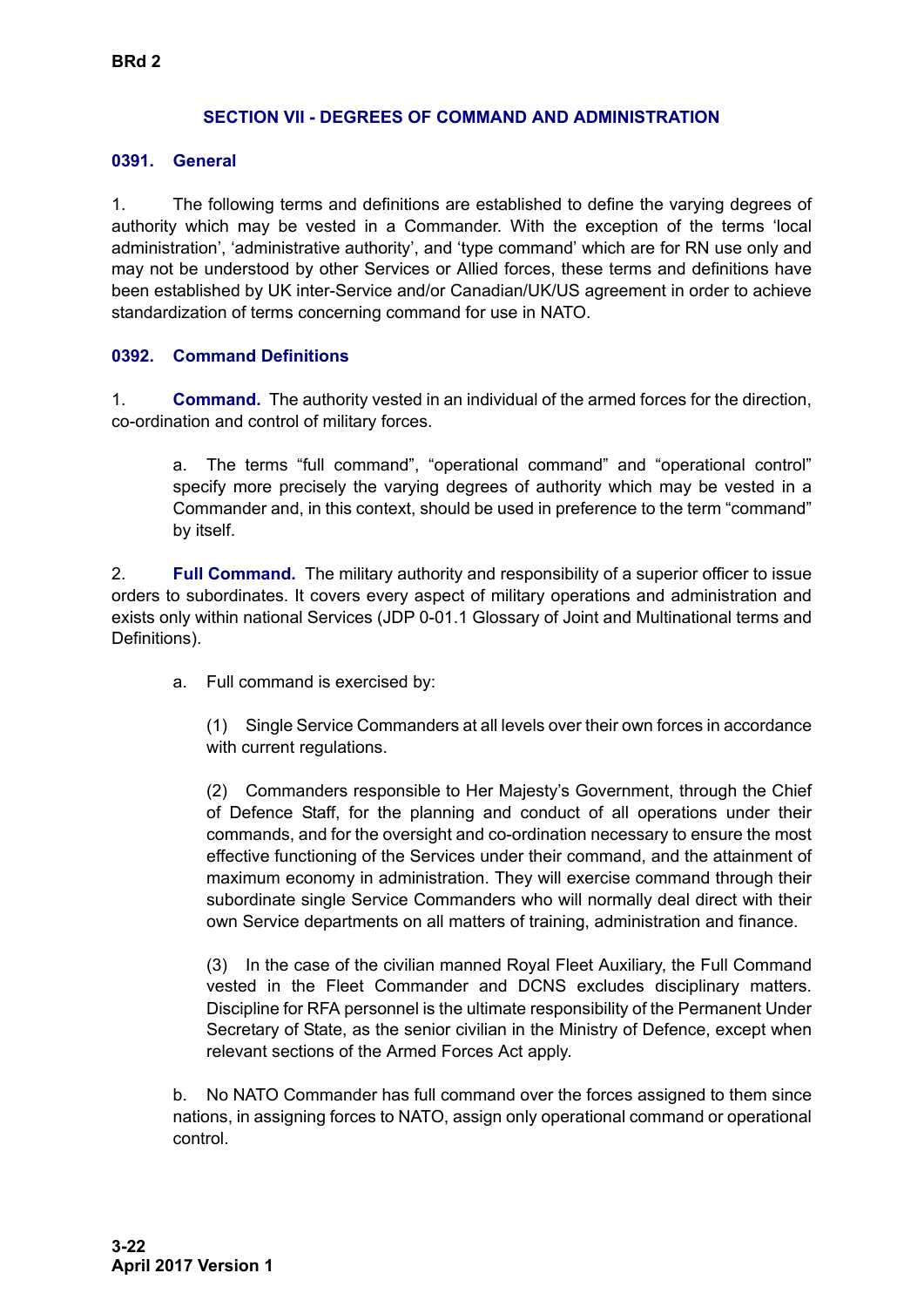3. Operational Command. The authority granted to a Commander to assign missions or tasks to subordinate Commanders, to deploy units, to re-assign forces and to retain or delegate operational and/or tactical control as may be deemed necessary. It does not of itself include administrative command or logistic responsibility (JDP 0-01.1 Glossary of Joint and Multinational terms and Definitions).

a. Operational command embraces authority and responsibility for the whole field of operations and the co-ordination of logistics, but excluding all other manners and logistic responsibilities. It includes arrangements for tactical training. It does not carry the authority to disrupt the basic organisation of a unit or to deploy components of it to the extent that it cannot readily be given a new task or be re-deployed elsewhere.

b. Operational command is the highest degree of command authority which will be delegated by nations, within NATO, to the major NATO Commanders.

4. **Operational Control.** The authority granted to a Commander to direct forces assigned so that the Commander may accomplish specific missions or tasks which are usually limited by function, time or location; to deploy units concerned and to retain or assign tactical control of these units. It does not include authority to assign separate employment of components of the units concerned; neither does it, or itself, include administrative or logistic control (JDP 0-01.1 Glossary of Joint and Multinational terms and Definitions).

a. Operational control does not include authority to employ a formation, or any part of it, on tasks other than the assigned task, or to disrupt its basic organization so that it cannot readily be given a new task or be re-deployed elsewhere.

b. In joint operations it may sometimes be necessary to place units of one Service under operational control of another in the interests of the swift and efficient execution of a particular task or mission. The Commander given operational control of a formation or unit will be assisted in the employment of the unit(s) by the issue of a short directive from the unit's/units' parent Service Commander and they may not then exceed the limits of the unit's/units' use as laid down in the directive without reference to the issuing authority.

5. **Tactical Command.** The authority delegated to a Commander to assign tasks to forces under their command for the accomplishment of the mission assigned by higher authority (JDP 0-01.1 Glossary of Joint and Multinational terms and Definitions).

6. **Tactical Control.** The detailed, and usually local direction and control of movements or manoeuvres necessary to accomplish missions or tasks assigned. A Commander having tactical control is responsible for the method of execution and issues the necessary orders to units. It is the lowest degree of authority which, within NATO, may be delegated to a NATO Commander to achieve a specific mission (JDP 01, Joint Operations and JDP 0-01.1 Glossary of Joint and Multinational terms and Definitions).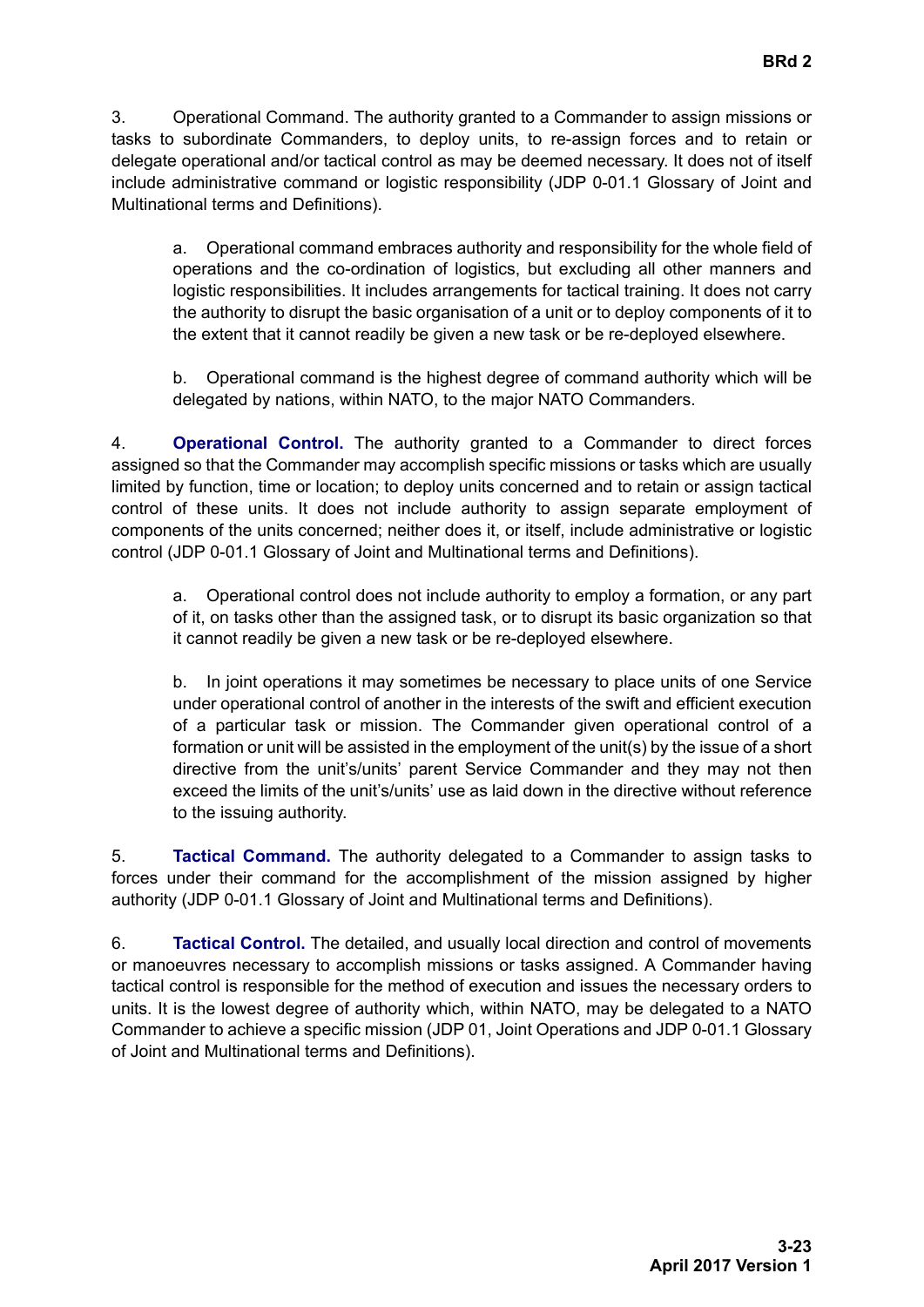7. **Operational Chain of Command.** The chain of command established for a particular operation or series of continuing operations (JDP 0-01.1 Glossary of Joint and Multinational terms and Definitions).

8. **Officer in Tactical Command (Naval).** The senior officer present eligible to assume command, or the officer to whom they have delegated tactical command (JDP 0-01.1 Glossary of Joint and Multinational terms and Definitions).

9. **Type Command.** Responsibility for those matters which are common to a particular type of vessel. Type command includes responsibility for an input into the requirements for equipments and the establishment of common standards for material, personnel and training and the development of tactics. The Type Commander is also responsible for advising the Navy Department and Operational Commanders on these matters. This range of responsibilities differs in degree between Type Commanders and does not in itself include administrative responsibilities. Of the ships under the Fleet Commander's full command, Fleet Commander and DCNS retains type command of all surface ships of frigate size and above and delegates type command of other vessels to the appropriate subordinate commander.

10. **Typed Squadrons.** Similar ships in a class or ship type may be formed into typed squadrons with a designated Squadron Commander. The Squadron Commanders are responsible for developing and upholding the operational effectiveness of the ships in their squadrons and they are to represent to a higher authority the contribution and the needs of their squadron. The Squadron Commanders will act as a focus for all matters common to ships in their squadrons, and they are a major source of 'special to type' knowledge on the employment, operation and material of their ships, so that the strengths and weaknesses can be identified, evaluated and acted upon.

# <span id="page-23-0"></span>**0393. Administration Definitions**

1. **Administration.** The management and execution of all military matters not included in tactics and strategy, primarily in the fields of logistics and personnel management; *or* the internal management of units.

a. 'Administration' embraces authority and responsibility for all matters concerning personnel and material, including weapon training. It does not include the internal management of units in the RN because in practice this cannot be separated from other aspects of command.

2. **Administrative Control.** Direction or exercise of authority over subordinates, or other organizations, pertaining to personnel management; supply services and other matters not included in the operational missions of the subordinate or other organizations.

a. The terms 'administration' and 'administrative control' are virtually synonymous. 'Administration' should normally be used in the RN.

3. **Administrative Chain of Command.** The normal chain of command as determined by the administrative organization; *or* the chain of command set up for administrative purposes for a particular operation or series of operations.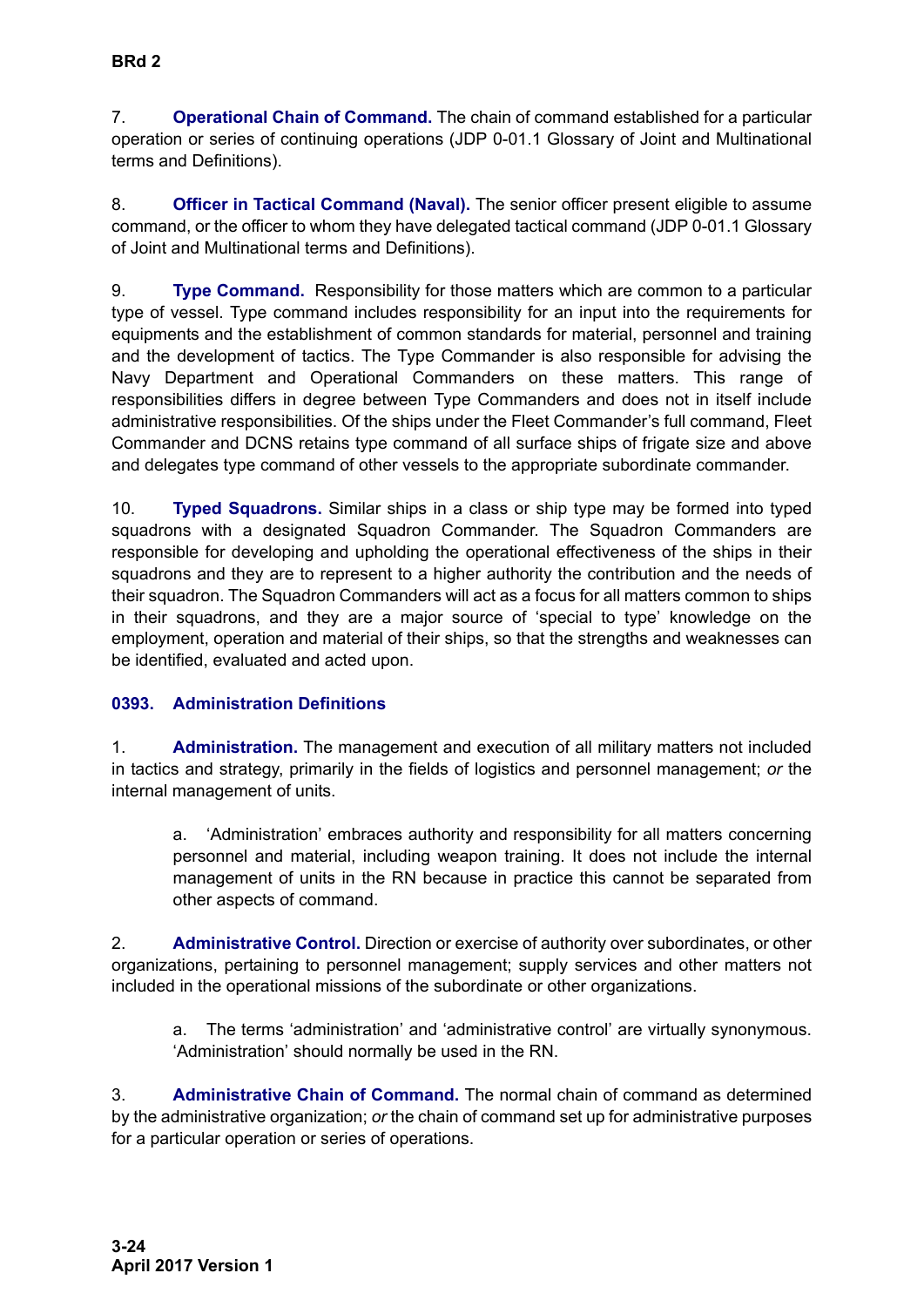4. **Local Administration.** The day-to-day exercise of administration by a Commander not in the administrative chain of command.

a. A Commander responsible only for the local administration of a unit must refer to that unit's normal administrative authority before interfering in questions of policy.

5. **Administrative Authority.** The Commander responsible for the administration of a particular unit.

a. The administrative authority is the Commander immediately superior to a unit in the administrative chain of command unless otherwise ordered.

# <span id="page-24-0"></span>**0394. Fighting Arms**

1. The Royal Navy has 5 fighting arms recognized as the Surface Fleet, the Submarine Service, the Fleet Air Arm, the Royal Marines and the Maritime Reserves; they are supported by the Royal Fleet Auxiliary. Each fighting arm, shall have as its titular head, a Rear Admiral or Major General, or in the case of the Maritime Reserves a Commodore, who shall represent the broader concerns of their respective arm across the spectrum of fighting arm activity. Special regard shall be had to the interests of the personnel within the fighting arm and hence the Moral Component of Operational Capability. In doing so, each Head of Fighting Arm shall utilize a Command Warrant Officer who shall have direct access to the Rear Admiral. Chapter 20 provides for Duties and Responsibilities of the Command Warrant Officers.

#### **0395–0399. Unallocated**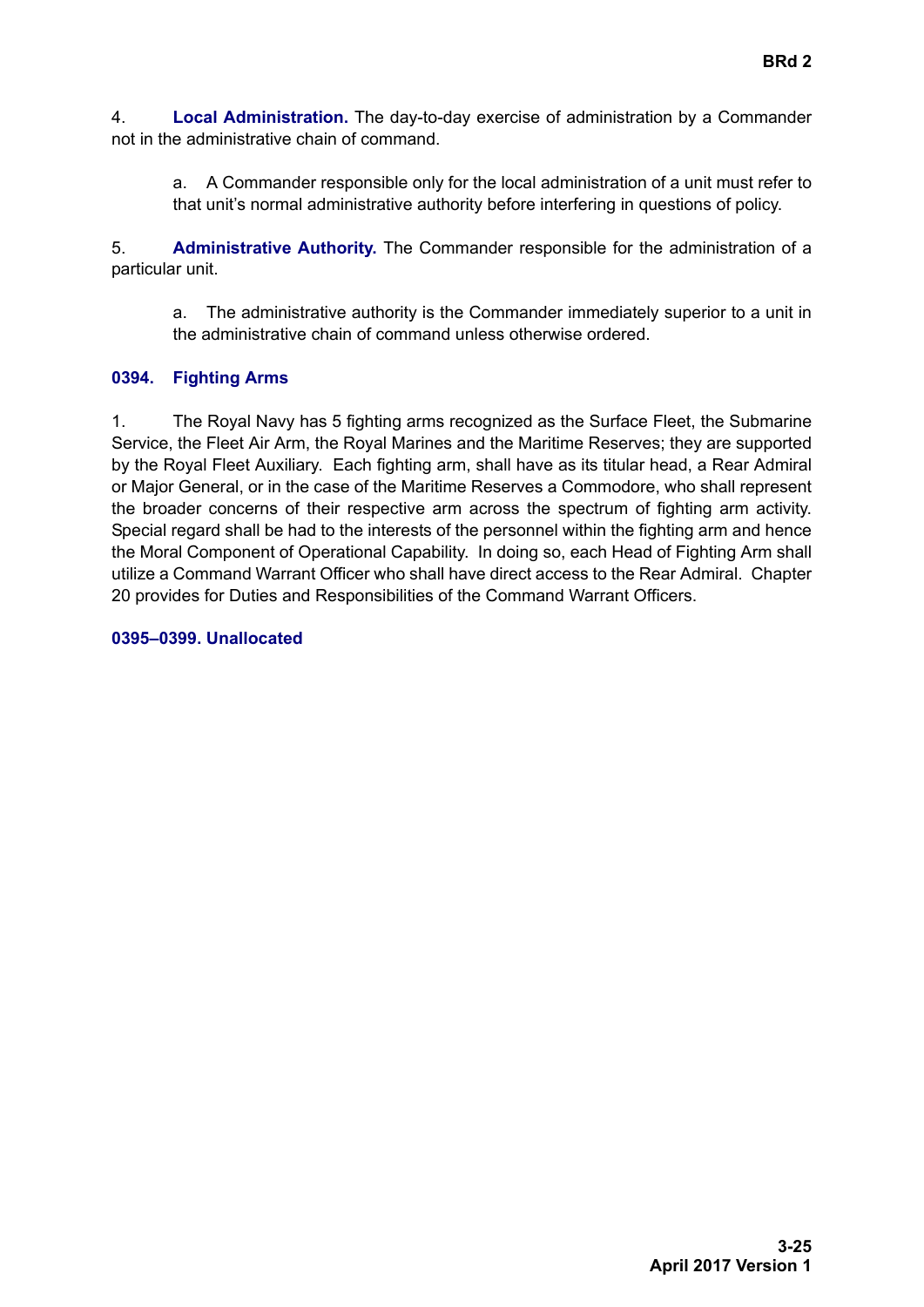# <span id="page-25-0"></span>**ANNEX 3A**

### **NATO CODES FOR GRADES OF MILITARY PERSONNEL**

*(See [Chpater 3](#page-0-1) [Table 3-1](#page-16-3))* (NATO UNCLASSIFIED) **STANAG 2116** (Edition No. 4) NAVY/ARMY/AIR **NATO STANDARDIZATION AGREEMENT (STANAG) NATO CODES FOR GRADES OF MILITARY PERSONNEL**

| Annexes:                 | A NATO Codes for Officer Personnel Army                     |
|--------------------------|-------------------------------------------------------------|
|                          | B NATO Codes for Non-Officer Personnel Army                 |
| <b>Related Document:</b> | STANAG 1059—National Distinguishing Letters for Use by NATO |
|                          | Armed Forces.                                               |

#### **Aim**

1. The aim of this agreement is to standardize, for the use of the NATO Forces, the NATO Codes for Grades of Military Personnel.

### **Agreement**

2. Participating nations agree that the NATO codes for grades of military personnel, as detailed in this STANAG, are to be used when preparing personnel tables, requisitions, reports and returns destined for NATO nations, organizations and commands.

3. Nothing in this agreement is to prejudice existing national grades, designations or procedures in purely national establishments.

4. The NATO codes assigned for each grade shall be based on the agreed corresponding Army grades as detailed in Annexes A and B. National equivalent for Naval and Air Forces shall be in accordance with national regulations.

#### **General**

5. Officer and other rank posts will be identified by a NATO code within the following grades:

- a. Officers OF 1–10
- b. Other ranks OR 1–9

6. For NATO purposes, OR–5 to OR–9 inclusive are considered Non-Commissioned **Officers**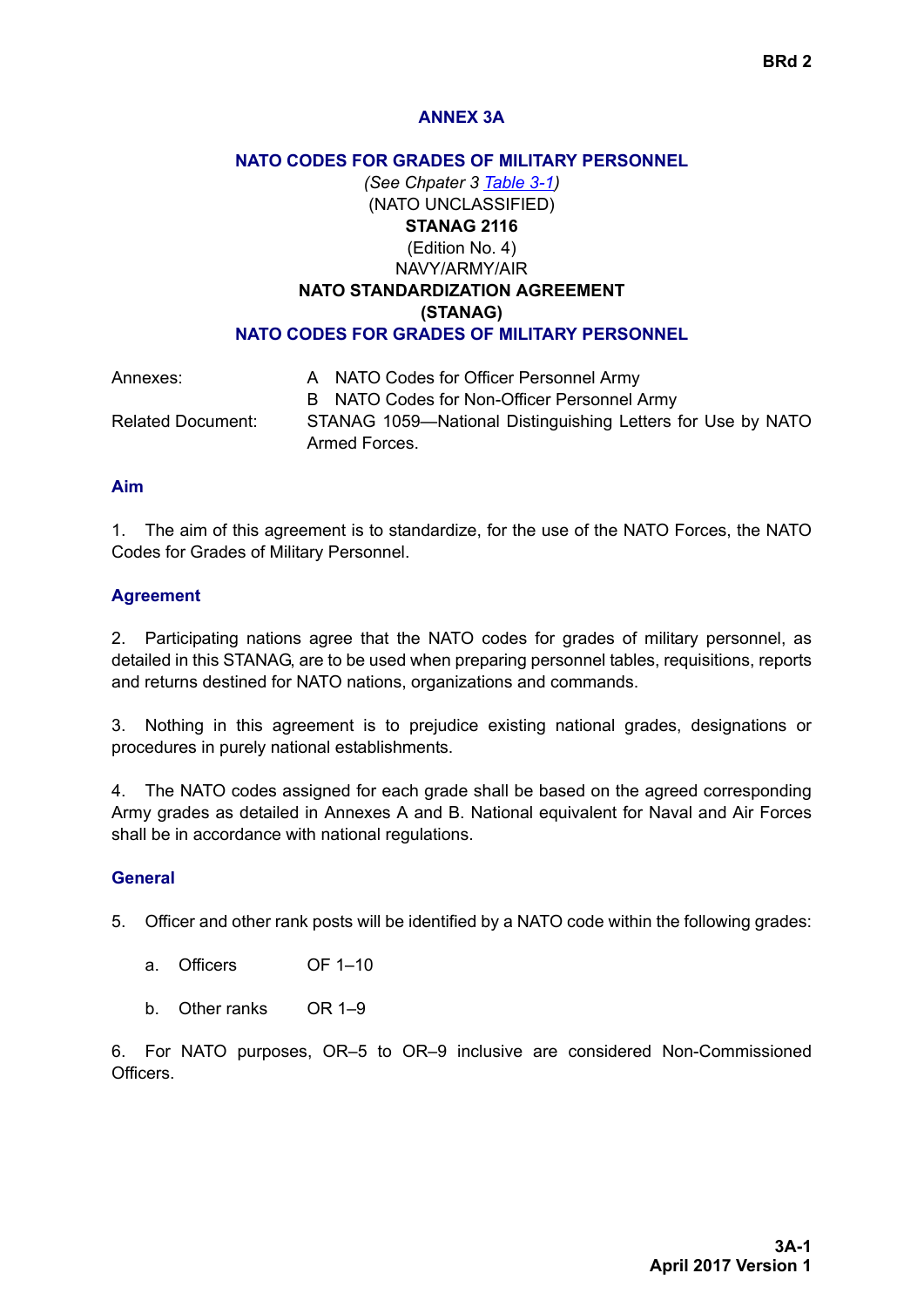# **Application**

- 7. The code is to be used in preparing:
	- a. Establishment tables.
	- b. Personnel statistics.
	- c. Strength returns.
	- d. Personnel requisitions.

e. Other reports dealing with personnel, to include Automated Data Handling (ADH) reporting procedures.

8. Personnel requisitions to fill NATO posts shall indicate NATO code herein specified in conjunction with the approved manning document. Nations will normally be expected to fill allocated posts by personnel holding the grade indicated by the NATO code reflected in the manning document. Personnel holding a rank different from that stated in the manning document are expected to perform the duties of their post irrespective of their national rank.

9. Precedence when performing duties within NATO organizational and functional elements (Staff, divisions, branches, sections, unit, etc.) shall be in accordance with the approved manning document for that element.

10. When a manning document includes personnel of different nations and/or different services, the grade is to be preceded by the national distinguishing letters (as per STANAG 1059) and one of the following abbreviations for the service concerned: (A) for Army, (N) for Navy, (AF) for Air Force and (SI) for Service Immaterial.

Example: Belgian Army Colonel = BE (A) OF–5

# **Procedure for Amendments**

11. A nation desiring to propose an amendment shall forward its proposal to the Army Board.

# **Implementation of the Agreement**

12. This STANAG will be considered implemented when the necessary orders/instructions to apply the information contained in this Agreement have been issued to the forces concerned.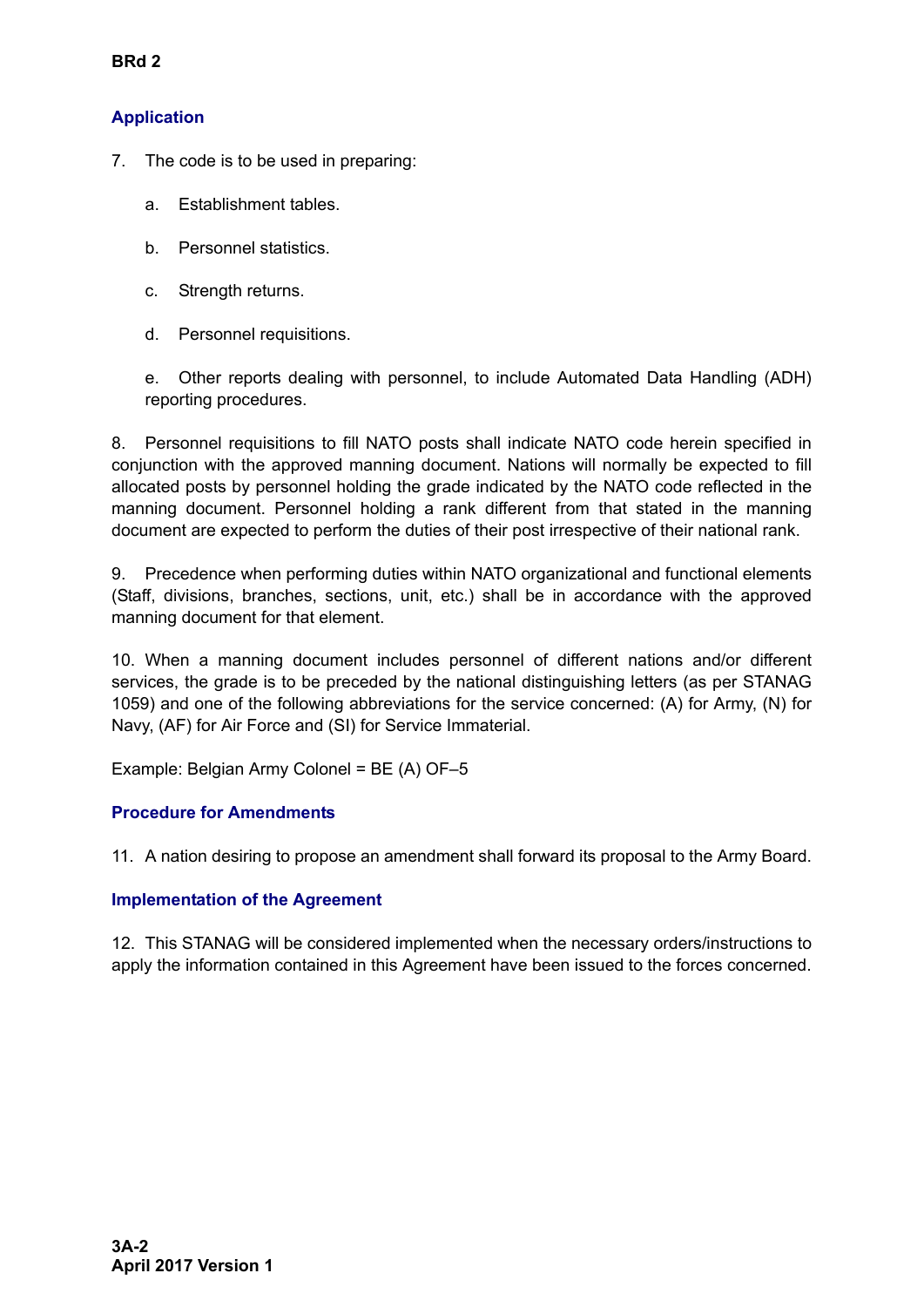# (NATO UNCLASSIFIED) **Annex A STANAG 2116**

(Edition No. 4)

#### **ARMY \* OFFICER PERSONNEL**

The NATO Codes are reproduced in [Chpater 3,](#page-0-1) [Table 3-1](#page-16-3).

| <b>Grading</b>                         | <b>NATO</b><br>Code | BE <sup>2</sup>              | CA <sup>4</sup>                                        | DA                                                              | <b>FR</b>                          |
|----------------------------------------|---------------------|------------------------------|--------------------------------------------------------|-----------------------------------------------------------------|------------------------------------|
| National<br>Title                      | $OF-10$             | <b>No</b><br>equivalent      | No equivalent<br>Pas d'équivalent                      | No equivalent                                                   | Maréchal de<br>France <sup>5</sup> |
| General<br>Officer                     | $OF-9$              | <b>No</b><br>equivalent      | General/Général                                        | General                                                         | Général<br>d'Armée                 |
| General<br>Officer                     | $OF-8$              | Lieutenant-<br>Général       | Lieutenant-<br>General<br>Lieutenant-<br>Général       | Generalløjtnant                                                 | Général de<br>Corps d'Armée        |
| General<br>Officer                     | $OF-7$              | Général-<br>Major            | Major-General<br>Major-Général                         | Generalmajor                                                    | Général de<br><b>Division</b>      |
| General<br>Officer                     | $OF-6$              | Général de<br><b>Brigade</b> | <b>Brigadier-General</b><br>Brigadier-Général          | No equivalent                                                   | Général de<br><b>Brigade</b>       |
| Senior or<br>Field<br>Grade<br>Officer | $OF-5$              | Colonel                      | Colonel                                                | <b>Oberst</b>                                                   | Colonel                            |
| Senior or<br>Field<br>Grade<br>Officer | $OF-4$              | Lieutenant-<br>Colonel       | Lieutenant-<br>Colonel                                 | Oberstløjtnant                                                  | Lieutenant-<br>Colonel             |
| Senior or<br>Field<br>Grade<br>Officer | $OF-3$              | Major <sup>2</sup>           | Major                                                  | Major                                                           | Commandant <sup>6</sup>            |
| Junior<br>Officer                      | $OF-2$              | Capitaine <sup>2</sup>       | Captain Capitaine                                      | Kaptajn                                                         | Capitaine                          |
| Junior<br>Officer                      | $OF-1$              | Lieutenant <sup>3</sup>      | Lieutenant<br>Second<br>Lieutenant Sous-<br>Lieutenant | Premierløjtnant<br>Løjtnant/Sekond-<br>Løjtnant<br>Pilotofficer | Lieutenant<br>Sous-<br>Lieutenant  |

(NATO UNCLASSIFIED)

Grades listed in this Annex apply to *Army* only.

\*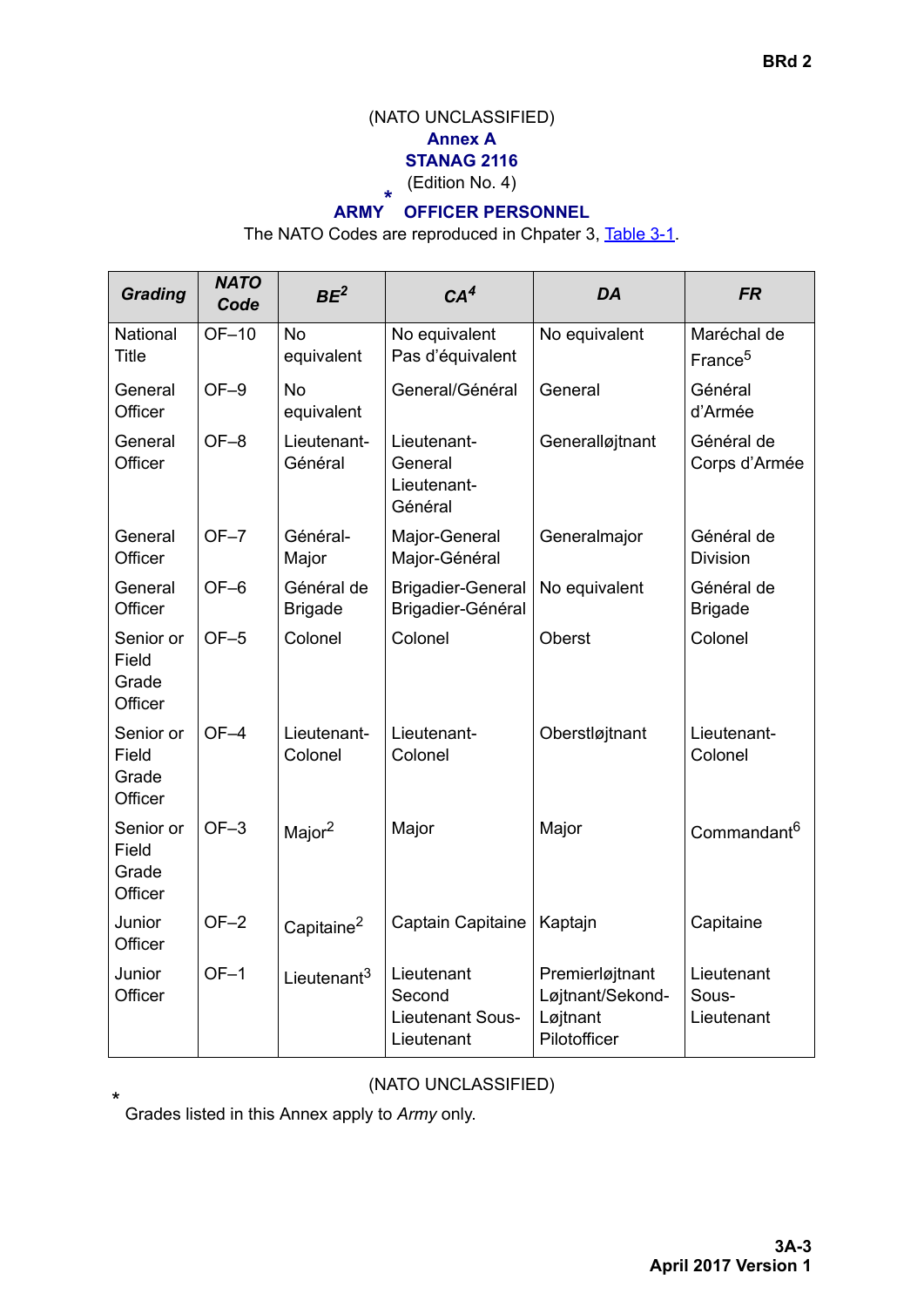#### *Grading NATO Code GE GR IT LU* **National Title** OF–10 | No equivalent | No equivalent | Generale d'Armata<sup>11</sup> No equivalent **General Officer** OF–9 General Stratigos Generale di Corpo d'Armata con Incarichi Speciali<sup>12</sup> No equivalent **General Officer** OF–8 General $leutnant<sup>7</sup>$ Antistratigos | Generale Designato d'Armata13/ Generale di Corpo d'Armata No equivalent **General Officer** OF–7 Generalmajor<sup>7</sup> Ypostratigos<sup>10</sup> Generale di Divisione No equivalent **General Officer** OF-6 | Brigadegeneral<sup>8</sup> Taxiarchos<sup>10</sup> | Generale di Brigata | No equivalent Senior or Field Grade **Officer** OF–5 Oberst<sup>9</sup> Syntagma-tarchis Colonnello | No equivalent Senior or Field Grade **Officer**  $OF-4$  Oberstleutnant<sup>9</sup> Antisyntagmatarchis Tenente Colonnello | Lieutenant-Colonel Senior or Field Grade **Officer** OF–3 Major<sup>9</sup> | Tagmatarchis<sup>10</sup> | Maggiore | Major Junior **Officer** OF-2 Hauptmann<sup>9</sup> Lochagos<sup>10</sup> Capitano | Capitaine Junior **Officer** OF–1 Oberleutnant **Leutnant** Ypolochagos<sup>10</sup> Anthypolochagos<sup>1</sup> **Tenente Sottotenente Lieutenant** and

0

premier **Lieutenant** 

# (NATO UNCLASSIFIED)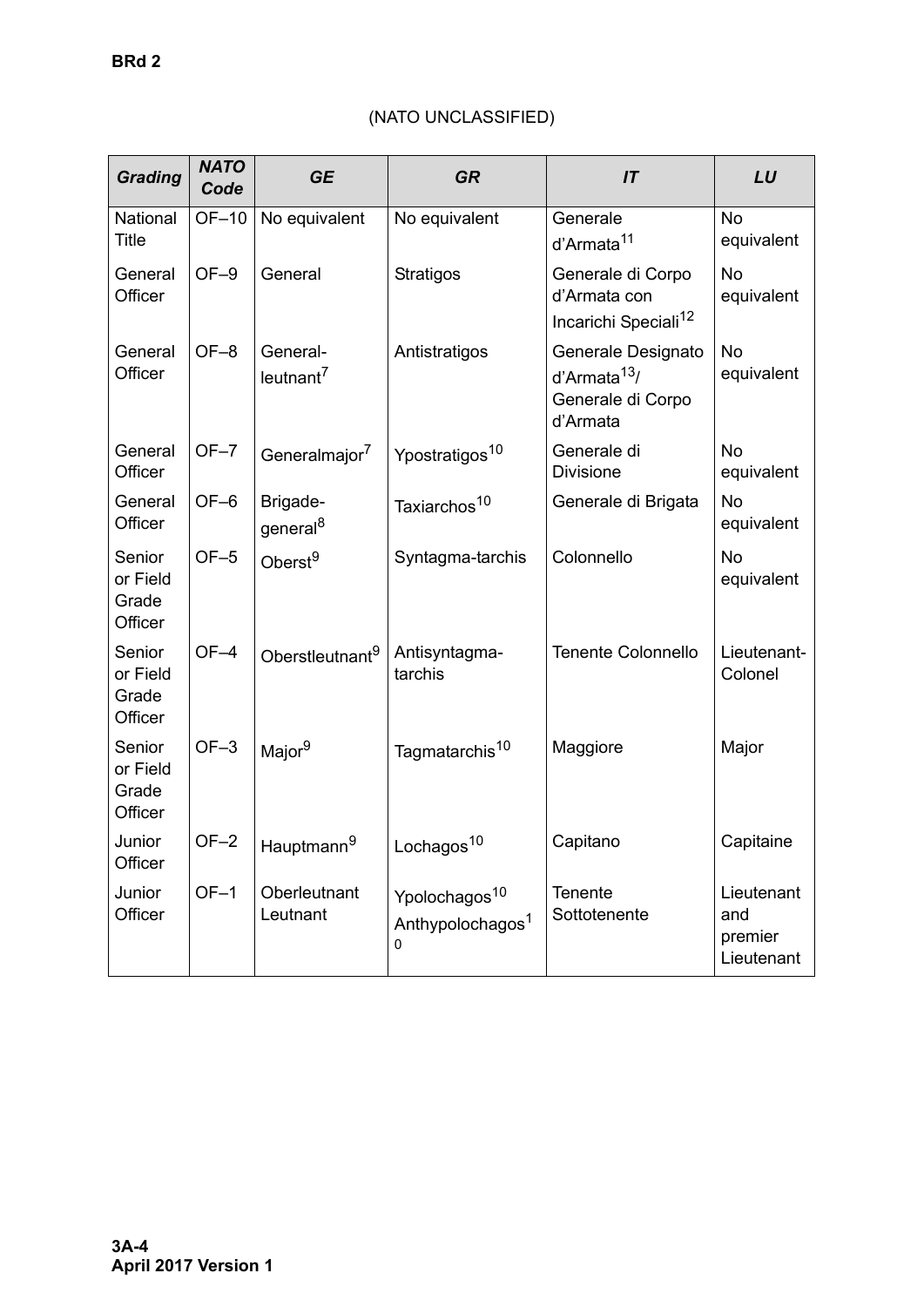| <b>Grading</b>                             | <b>NATO</b><br>Code | <b>NL</b>                                                      | <b>NO</b>             | <b>PO</b>                 | <b>TU</b>                      |
|--------------------------------------------|---------------------|----------------------------------------------------------------|-----------------------|---------------------------|--------------------------------|
| <b>National Title</b>                      | OF-10               | No equivalent                                                  | No equivalent         | Marechal                  | Mareşal                        |
| General<br>Officer                         | $OF-9$              | Generaal                                                       | General               | General (4<br>stars) $17$ | Orgeneral                      |
| General<br>Officer                         | $OF-8$              | Luitenant-<br>generaal                                         | General-<br>løytnant  | General <sup>18</sup>     | Korgeneral                     |
| General<br>Officer                         | $OF-7$              | Generaal-majoor                                                | Generalmajor          | <b>Brigadeiro</b>         | Tümgeneral                     |
| Generaal<br>Officer                        | $OF-6$              | Brigade-generaal                                               | Oberst I              | <b>No</b><br>equivalent   | Tuggeneral                     |
| Senior or<br><b>Field Grade</b><br>Officer | $OF-5$              | Kolonel                                                        | Oberst II             | Coronel                   | Albay                          |
| Senior or<br><b>Field Grade</b><br>Officer | $OF-4$              | Luitenant-kolonel                                              | Oberst-<br>løytnant   | Tenente-<br>Coronel       | Yarbay                         |
| Senior or<br><b>Field Grade</b><br>Officer | $OF-3$              | Majoor                                                         | Major                 | Major                     | Binbaşi                        |
| Junior Officer                             | $OF-2$              | Kapitein <sup>14</sup>                                         | Kaptein <sup>16</sup> | Capitao                   | Yübaşi                         |
| Junior Officer                             | $OF-1$              | Eerste-luitenant<br>Tweede-luitenant<br>Vaandrig <sup>15</sup> | Løytnant<br>Fenrik    | <b>Tenente</b><br>Alferes | Usteğmen<br>Teğmen<br>Asteğmen |

(NATO UNCLASSIFIED)

\* Grades listed in the Annex apply to *Army* only.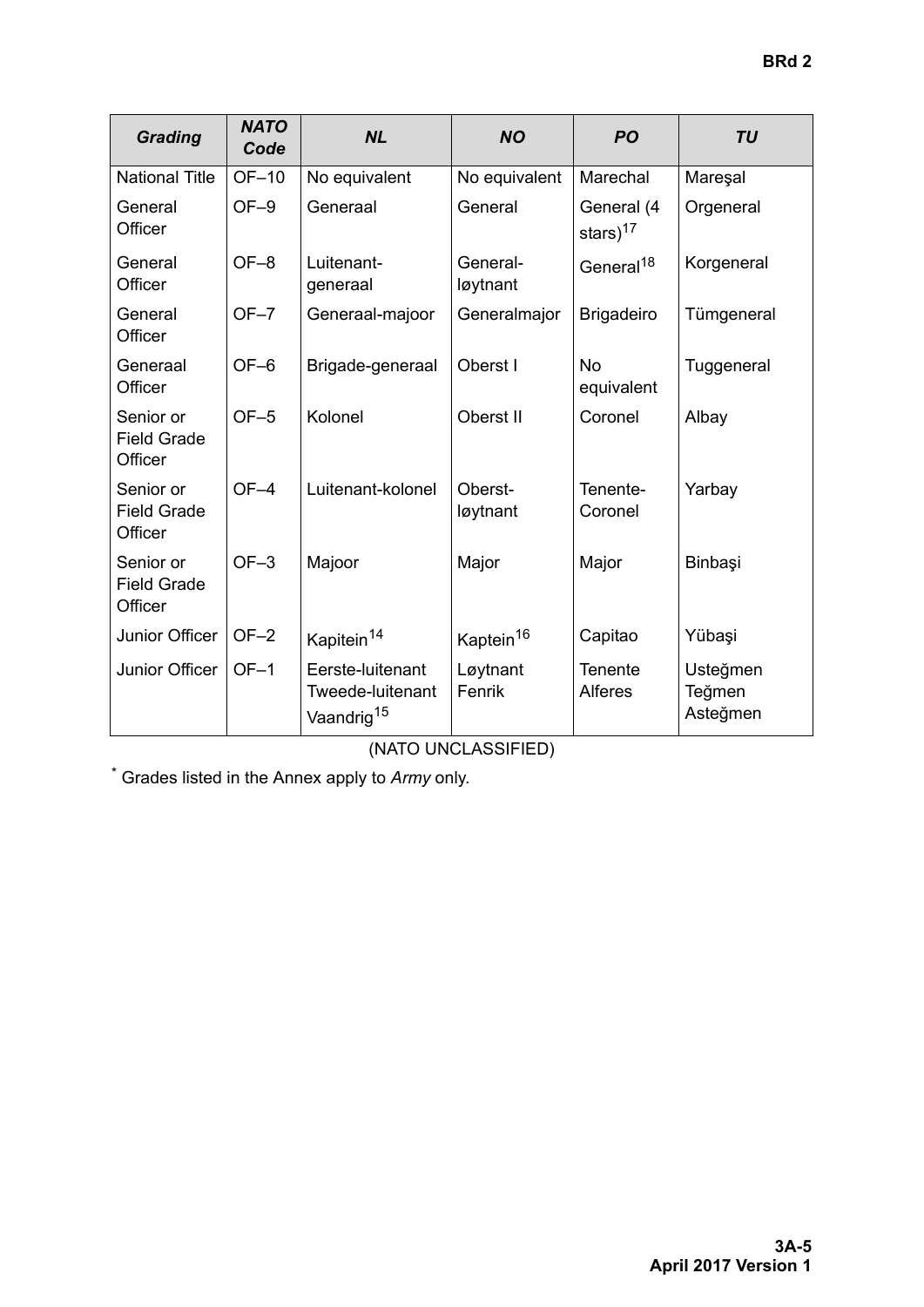|                                         | (NATO UNCLASSIFIED) |                                                  |                                                               |  |  |
|-----------------------------------------|---------------------|--------------------------------------------------|---------------------------------------------------------------|--|--|
| <b>Grading</b>                          | <b>NATO Code</b>    | UK.                                              | <b>US</b>                                                     |  |  |
| <b>National Title</b>                   | <b>OF-10</b>        | <b>Field Marshal</b>                             | General of the<br>Army                                        |  |  |
| <b>General Officer</b>                  | OF-9                | General                                          | General                                                       |  |  |
| <b>General Officer</b>                  | OF-8                | Lieutenant-<br>General                           | Lieutenant-<br>General                                        |  |  |
| <b>General Officer</b>                  | OF-7                | Major-General                                    | Major-General                                                 |  |  |
| <b>General Officer</b>                  | OF-6                | <b>Brigadier</b>                                 | Brigadier-<br>General                                         |  |  |
| Senior or Field<br><b>Grade Officer</b> | OF-5                | Colonel <sup>19</sup>                            | Colonel                                                       |  |  |
| Senior or Field<br><b>Grade Officer</b> | OF-4                | Lieutenant-<br>Colonel <sup>19</sup>             | Lieutenant-<br>Colonel                                        |  |  |
| Senior or Field<br><b>Grade Officer</b> | OF-3                | Major <sup>19</sup>                              | Major                                                         |  |  |
| <b>Junior Officer</b>                   | $OF-2$              | Captain <sup>19</sup>                            | Captain                                                       |  |  |
| Junior Officer                          | $OF-1$              | Lieutenant <sup>19</sup><br>Second<br>Lieutenant | <b>First Lieutenant</b><br>Second<br>Lieutenant <sup>20</sup> |  |  |

*Notes:*

The US Warrant Officer is not included in either the 'OR' or 'OF' grade codes. The Warrant Officer is the rank below Second Lieutenant but above enlisted personnel. In the US service a Warrant Officer is afforded the privileges of an officer.

 $BE<sup>-1</sup>$  In the Medical Service, the grades of Medical, Pharmacist, Dental and Veterinarian Officers are the same as those of the Army. However, the rank is preceded by the specification:

Médecin/Geneesheer Pharmacien/Apotheker Dentiste/Tandarts Vétérinaire/Dierenarts

2 Capitaine-Commandant is a junior officer OF-2 who may perform the functions of a Major OF-3.

<sup>3</sup> The Adjudant candidat officier (Junior Candidate) is to be considered as a junior officer OF-1.

CA-<sup>4</sup> The Army of Canada is referred to as the 'Land Element' of the Canadian Forces.

 $FR<sup>5</sup>$  This is not a rank but a title, which corresponds moreover to a high position in the State ('Dignité dans I'Etat').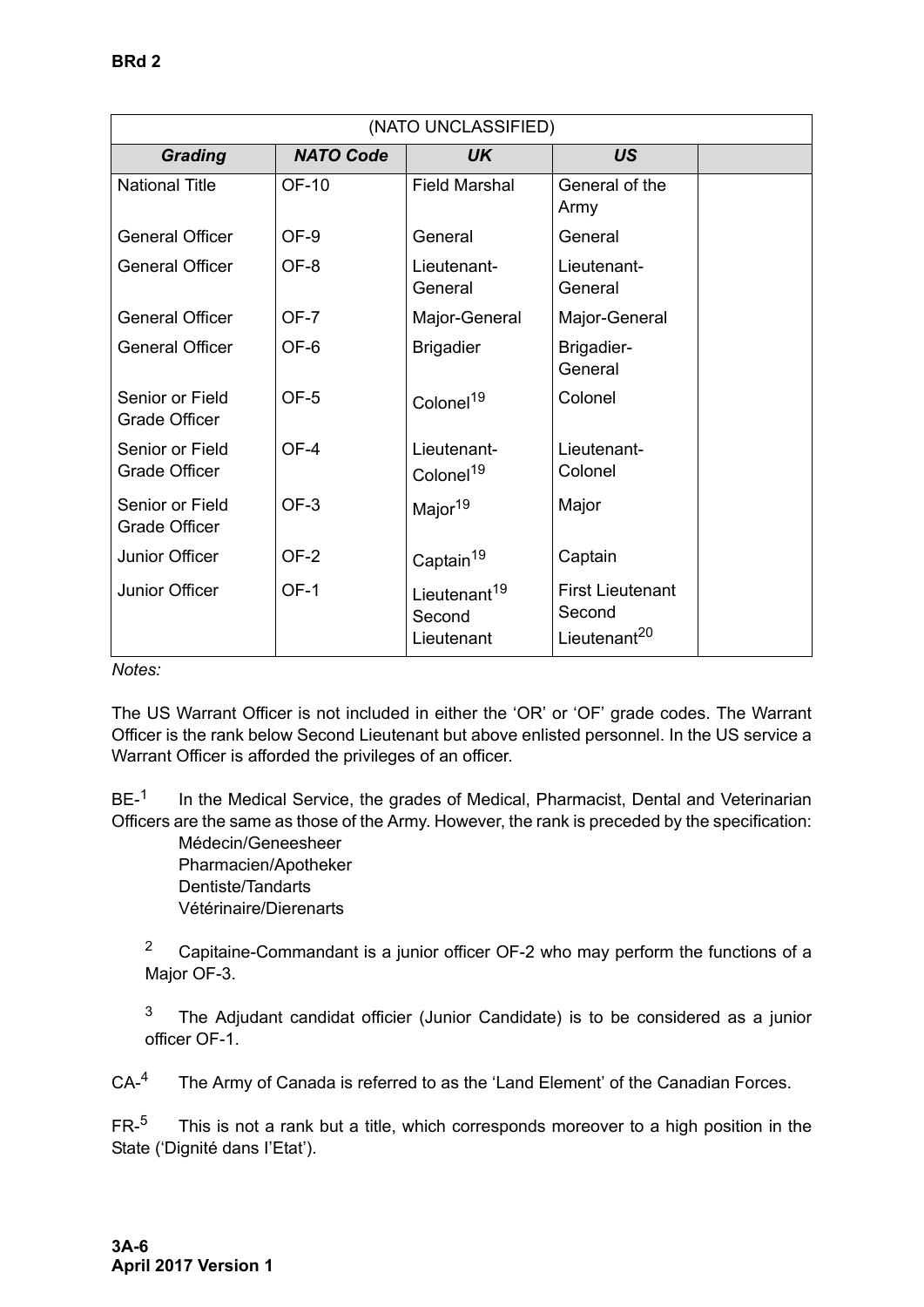$6$  In the Infantry, Engineers and Signals: 'Chef de bataillon'; In the Armoured Corps/Cavalry: 'Chef d'escadrons'; In the Gendarmerie, Artillery and Train (Transport): 'Chef d'escadron'. However, an officer of this rank is spoken to as 'Mon Commandant' in all branches of the Army.

### (NATO UNCLASSIFIED)

\* Grades listed in this Annex apply to *Army* only.

## (NATO UNCLASSIFIED)

- $GE^{-7}$  Equivalent rank exists for medical personnel (doctors): OF-8 'Generaloberstabsarzt' OF-7 'Generalstabsarzt'
	- $8$  Equivalent rank exists for medical personnel (doctors, pharmacists): OF 6 'Generalarzt, Generalapotheker'
	- $9$  Equivalent rank exists for medical personnel (doctors, chemists, veterinaries): OF-5 'Oberstarzt, Oberstapotheker, Oberstveterinär' OF-4 'Oberfeldarzt, Oberfeldapotheker, Oberfeldveterinär' OF-3 'Oberstabsarzt, Oberstabsapotheker, Oberstabsveterinär' OF-2 'Stabsarzt, Stabsapotheker, Stabsveterinär'

 $GR<sup>-10</sup>$  The equivalent ranks for legal corps, religious corps and army nurse corps are as follows:

| <b>NATO Code</b> | <b>Legal Corps</b>                     | <b>Religious Corps</b> | <b>Army Nurse Corps</b> |
|------------------|----------------------------------------|------------------------|-------------------------|
| OF-8             | Anatheoritis A                         |                        |                         |
| OF-7             | Anatheoritis B                         |                        |                         |
| OF-6             | Anatheoritis C                         |                        |                         |
| OF-5             | Dikastikos Symboulos A                 | Prothiereys A          |                         |
| OF-4             | Dikastikos Symboulos B                 | Prothiereys B          | Diefthinouss A          |
| OF-3             | Dikastikos Symboulos C                 | Prothiereys C          | Geniki Proistameni      |
| OF-2             | <b>Boithos Dikastikos</b><br>Symboulos | lereys A               | Proistameni             |
| OF-1             | <b>Boithos Dikastikos</b><br>Symboulos | lereys B               | Antiproistameni         |
| OF-1             | <b>Boithos Dikastikos</b><br>Symboulos | lereys C               | Epivlepoussa            |

- $IT-$ <sup>11</sup> Rank applicable only in wartime.
	- $12$  High military appointment which carries the 'four star' rank mark.
	- <sup>13</sup> Appointment given in peacetime to Lieut-Generals assigned, in case of war, to the command of a major unit at Army level.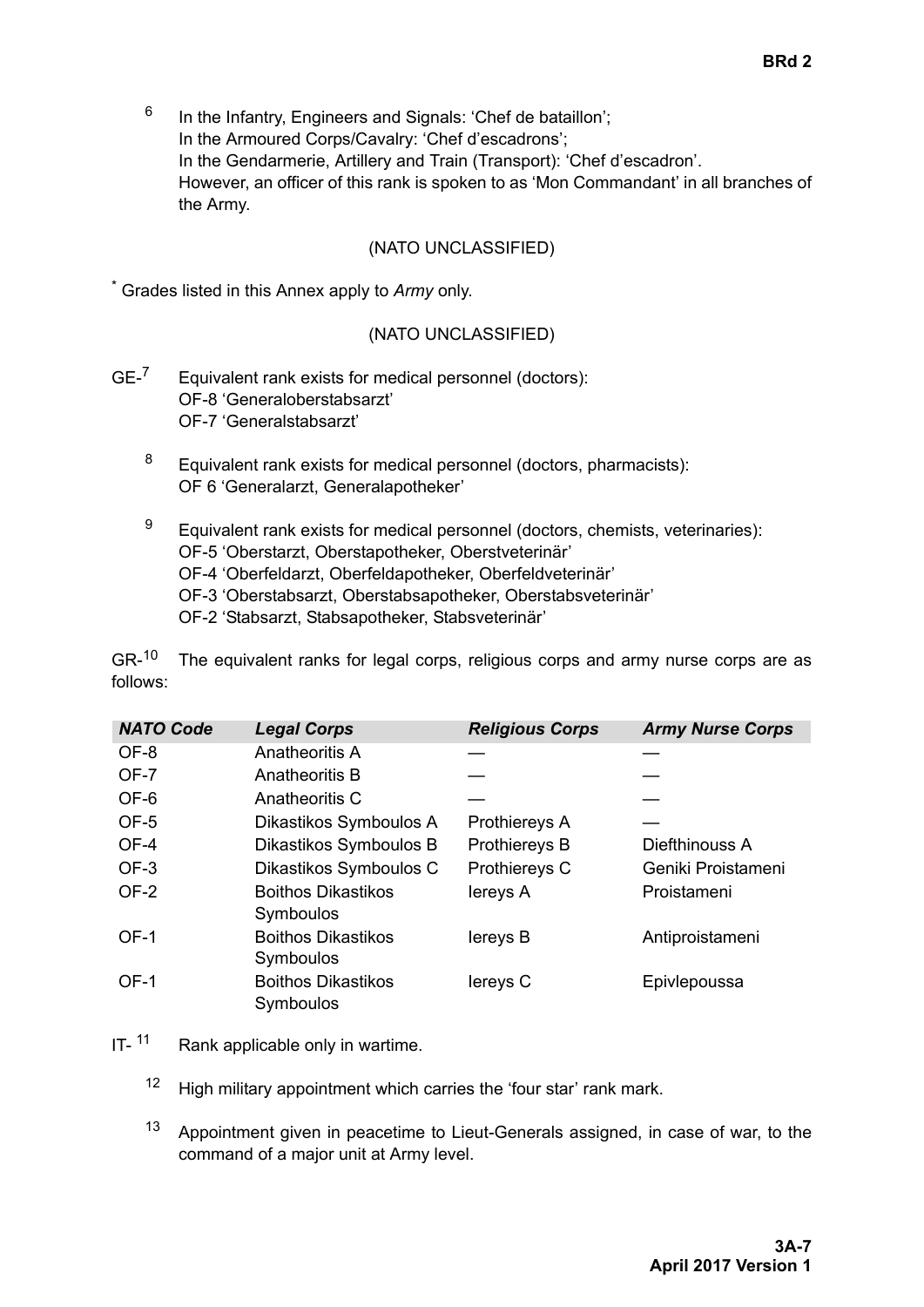- NL-<sup>14</sup> Called 'Ritmeester' in the Armoured Cavalry.
	- <sup>15</sup> Vaandrig ('Kornet' in the Armoured Cavalry, Artillery and Royal Military Police) is an officer-candidate, who fulfils OF-1 posts and is entitled to the same prerogatives as officers.
- NO-<sup>16</sup> The corresponding rank in the Cavalry is: Rittmester
- PO-<sup>17</sup> A General who holds, or has held, the appointment of Chief of General Staff for the Armed Forces. Deputy Chief of General Staff for the Armed Forces, President of the Supreme Military Court, Chief of the General Staff for the Army.
	- <sup>18</sup> Equivalent to Divisional Commander.
- UK-<sup>19</sup> Royal Marines ranks are similar to those of the Army.
- US-<sup>20</sup> The Warrant Officer is a separate and distinct category of personnel in the US Forces. This rank and precedence are below those of a Second Lieutenant but above those of enlisted personnel.

Consequently, Warrant Officer grades cannot be included in either the 'OR' or 'OF' grade codes.

Warrant Officer grades are as follows for all US Services:

- W-4 'Chief Warrant Officer'
- W-3 'Chief Warrant Officer'
- W-2 'Chief Warrant Officer'
- W-1 'Warrant Officer'

(NATO UNCLASSIFIED)

Grades listed in this Annex apply to *Army* only.

\*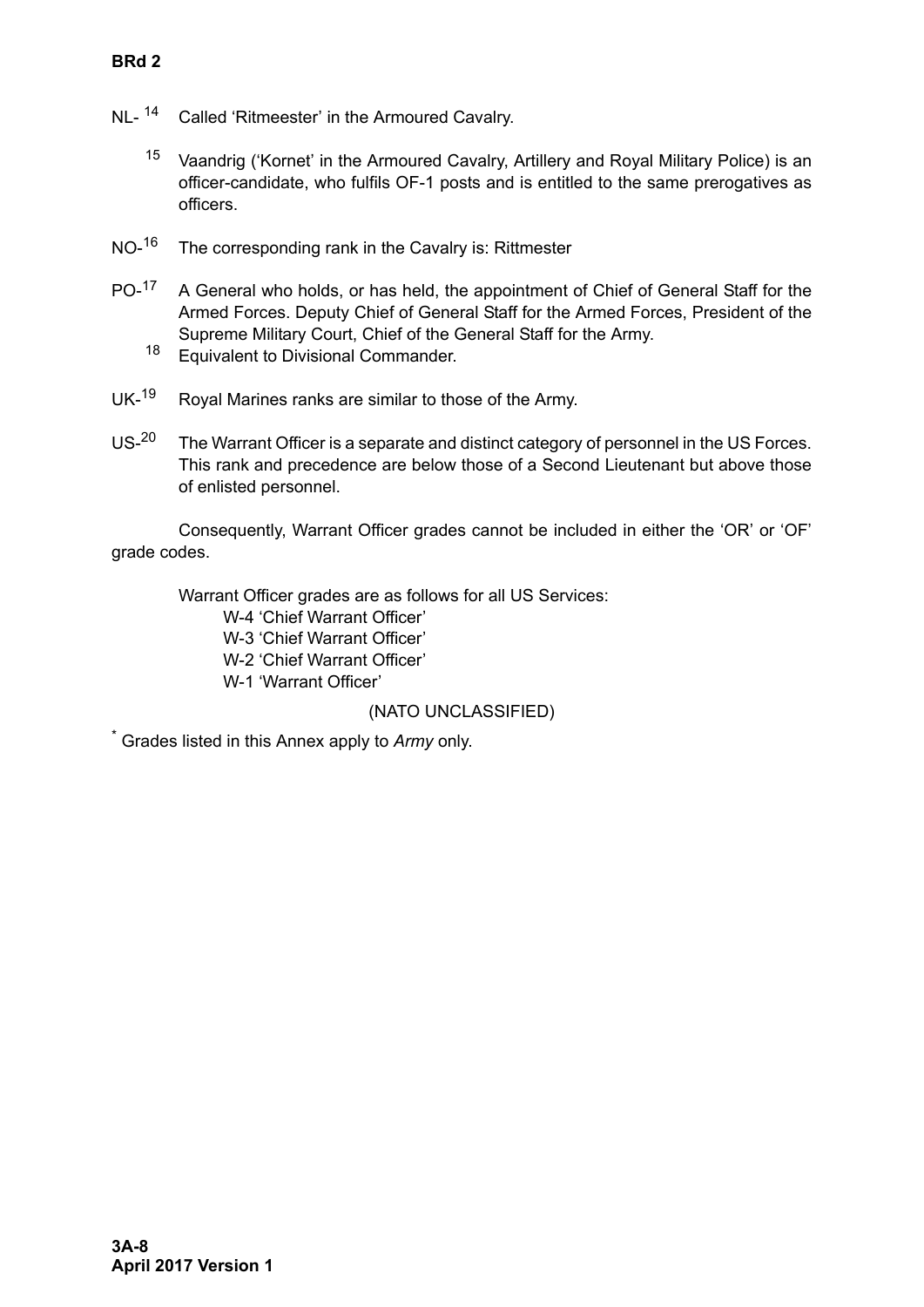# (NATO UNCLASSIFIED) **Annex B STANAG 2116** (Edition No. 4)

# **ARMY\*—NON-OFFICER PERSONNEL**

The NATO Codes are reproduced in [Chpater 3,](#page-0-1) [Table 3-1](#page-16-3).

| <b>NATO Code</b> | <b>BE</b>                                                            | CA <sup>2</sup>                                                   | DA                                                   | <b>FR</b>                            |
|------------------|----------------------------------------------------------------------|-------------------------------------------------------------------|------------------------------------------------------|--------------------------------------|
| OR-9             | Adjudant-Chef                                                        | Chief Warrant <sup>2</sup><br>Officer/Adjudant-<br>Chef           | Seniorsergent<br>1 <sup>5</sup>                      | Major Adjudant-<br>Chef <sup>6</sup> |
| OR-8             | Adjudant                                                             | <b>Master Warrant</b><br>Officer/Adjudant-<br>maître              | Seniorsergent<br>2 <sup>5</sup>                      |                                      |
| OR-7             | <b>Premier Sergent</b><br>Major/Eerste<br>Sergent-Major <sup>1</sup> | Warrant Officer/<br>Adjudant                                      | Oversergent <sup>5</sup>                             | No equivalent                        |
| OR-6             | Premier Sergent/<br>Eerste Sergeant <sup>1</sup>                     | Sergeant/Sergent<br>(3 years seniority/<br>3 ans<br>d'ancienneté) | No equivalent                                        | Sergent-Chef <sup>7</sup>            |
| OR-5             | Sergent/Sergeant <sup>1</sup>                                        | Sergeant/Sergent<br>Master Corporal/<br>Caporal Chef <sup>3</sup> | Sergent <sup>5</sup>                                 | Sergent <sup>7</sup>                 |
| OR-4             | Caporal Chef <sup>1</sup><br>Korporaal-Chef                          | Corporal/Caporal <sup>3</sup>                                     | Korporal                                             | Caporal Chef <sup>8</sup>            |
| OR-3             | Caporal/<br>Korporaal <sup>1</sup>                                   | Private trained/<br>Soldat entrainé <sup>4</sup>                  | Overkonstabel<br>1                                   | Caporal                              |
| OR-2             | No equivalent                                                        | Private Basic/<br>Soldat <sup>4</sup>                             | Overkonstabel<br>2                                   | Soldat de I ère<br>classe            |
| OR-1             | Soldat/Soldaat                                                       | Private Recruit/<br>Soldat Recrue <sup>4</sup>                    | Konstabel<br>Konstabelelev<br>Vaernepligtig<br>menig | Soldat de 2<br>ème classe            |

(NATO UNCLASSIFIED)

\* Grades listed in this Annex apply to *Army* only.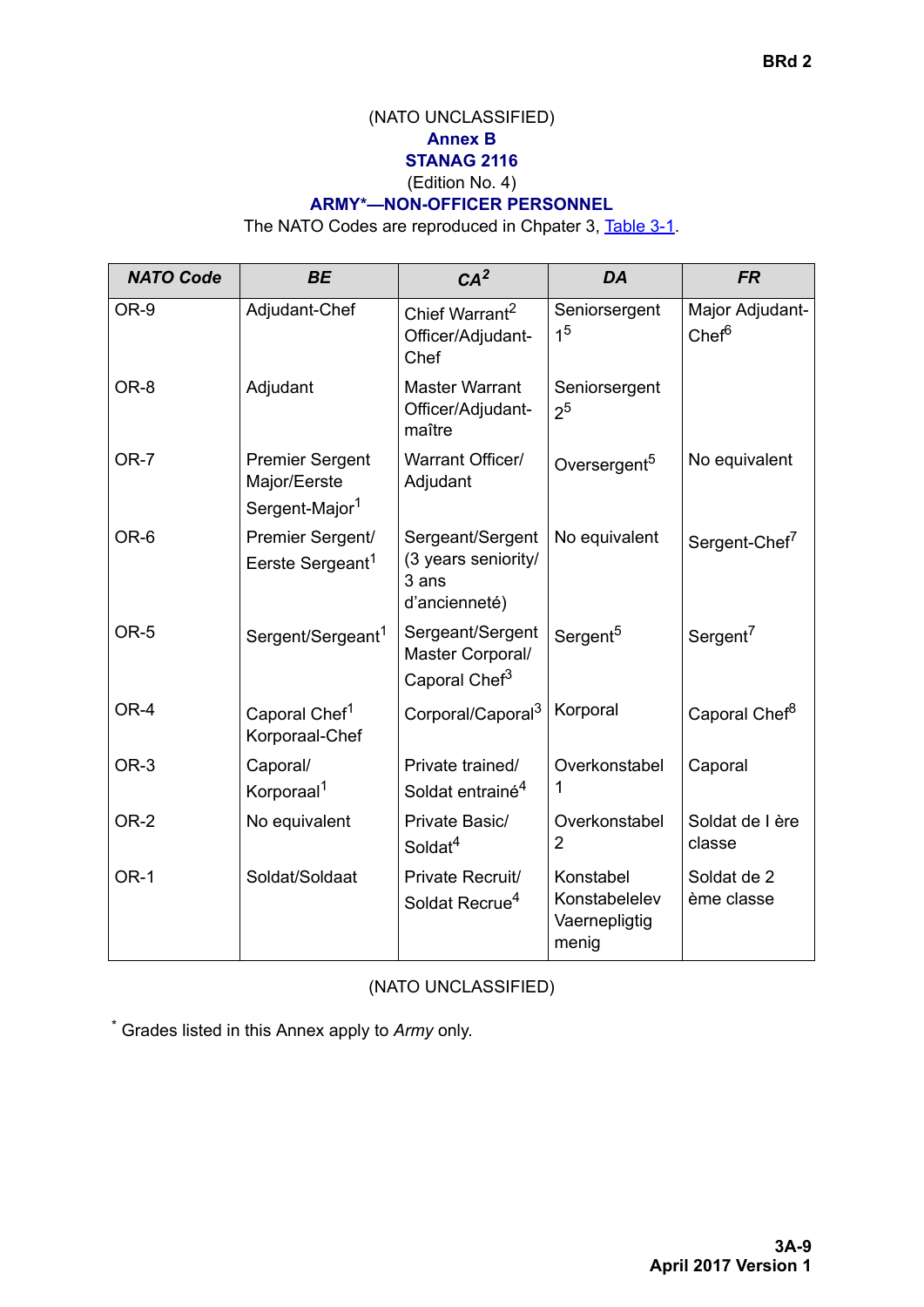| <b>NATO Code</b> | <b>GE</b>                                            | <b>GR</b>                    | IT                                           | LU                       |
|------------------|------------------------------------------------------|------------------------------|----------------------------------------------|--------------------------|
| OR-9             | Oberstabsfeldwebel<br>Stabsfeldwebel                 | Anthypaspistis <sup>11</sup> | Aiutante di<br><b>Battaglia</b>              | Adjudant-<br>Major       |
|                  |                                                      |                              | Maresciallo<br>Maggiore                      | Adjudant-<br>Chef        |
| OR-8             | Hauptfeldwebel <sup>9</sup>                          | No equivalent                | Maresciallo Capo<br>Maresciallo<br>Ordinario | Adjudant                 |
| OR-7             | Hauptfeldwebel <sup>9</sup>                          | Archilochias                 | Sergente Maggiore                            | Sergent-<br>Chef         |
| OR-6             | Oberfeldwebel <sup>9</sup><br>Feldwebel <sup>9</sup> | Epilochias                   | No equivalent                                | Premier<br>Sergent       |
| OR-5             | Stabsunteroffizier<br>Unteroffizier <sup>9</sup>     | Lochias                      | Sergente                                     | Sergent                  |
| OR-4             | No equivalent                                        | <b>Dekanefs</b>              | Caporale Maggiore                            | Caporal<br>Chef          |
| OR-3             | Hauptgefreiter<br>Obergefreiter                      | Hypodekanephs                | Caporale                                     | Caporal                  |
| OR-2             | Gefreiter                                            | No equivalent                | No equivalent                                | Soldat de 1<br>ère class |
| <b>OR-1</b>      | Grenadier <sup>10</sup>                              | <b>Stratiotis</b>            | Soldato                                      | Soldat                   |

# (NATO UNCLASSIFIED)

| <b>NATO Code</b> | <b>NL</b>                                     | <b>NO</b>              | <b>PO</b>                    | <b>TU</b>                         |
|------------------|-----------------------------------------------|------------------------|------------------------------|-----------------------------------|
| OR-9             | Adjudant onder-officer<br>(3 years seniority) | No equivalent          | Sargento-Mor                 | Ast Subay<br>Kidemli Bas<br>Cavuş |
| OR-8             | Adjudant onder-officer                        | No equivalent          | Sargento Chefe               | Ast Subay Bas<br>Cavuş            |
| OR-7             | Sergeant-majoor <sup>12</sup>                 | No equivalent          | Sargento<br>Ajudante         | Ast Subay Ust<br>Cavuş            |
| OR-6             | Sergeant der le<br>klasse <sup>13</sup>       | No equivalent          | Primeiro-<br>Sargento        | Ast Subay<br>Cavuş                |
| OR-5             | Sergeant <sup>14</sup>                        | Serjant <sup>19</sup>  | Segundo-<br>Sargento Furriel | Cavş                              |
| OR-4             | Korporaal der le<br>klasse <sup>15</sup>      | Korporal <sup>20</sup> | Primeiro-Cabo                | Onbaşi                            |
| OR-3             | Korporaal <sup>16</sup>                       | Visekorporal           | Segundo-Cabo                 | No equivalent                     |
| <b>OR-2</b>      | Soldaat der le klasse <sup>17</sup>           | No equivalent          | Soldado                      | No equivalent                     |
| OR-1             | Soldaat <sup>18</sup>                         | Menig                  | Soldado Recruta              | Er                                |

# (NATO UNCLASSIFIED)

\* Grades listed in this Annex apply to *Army* only.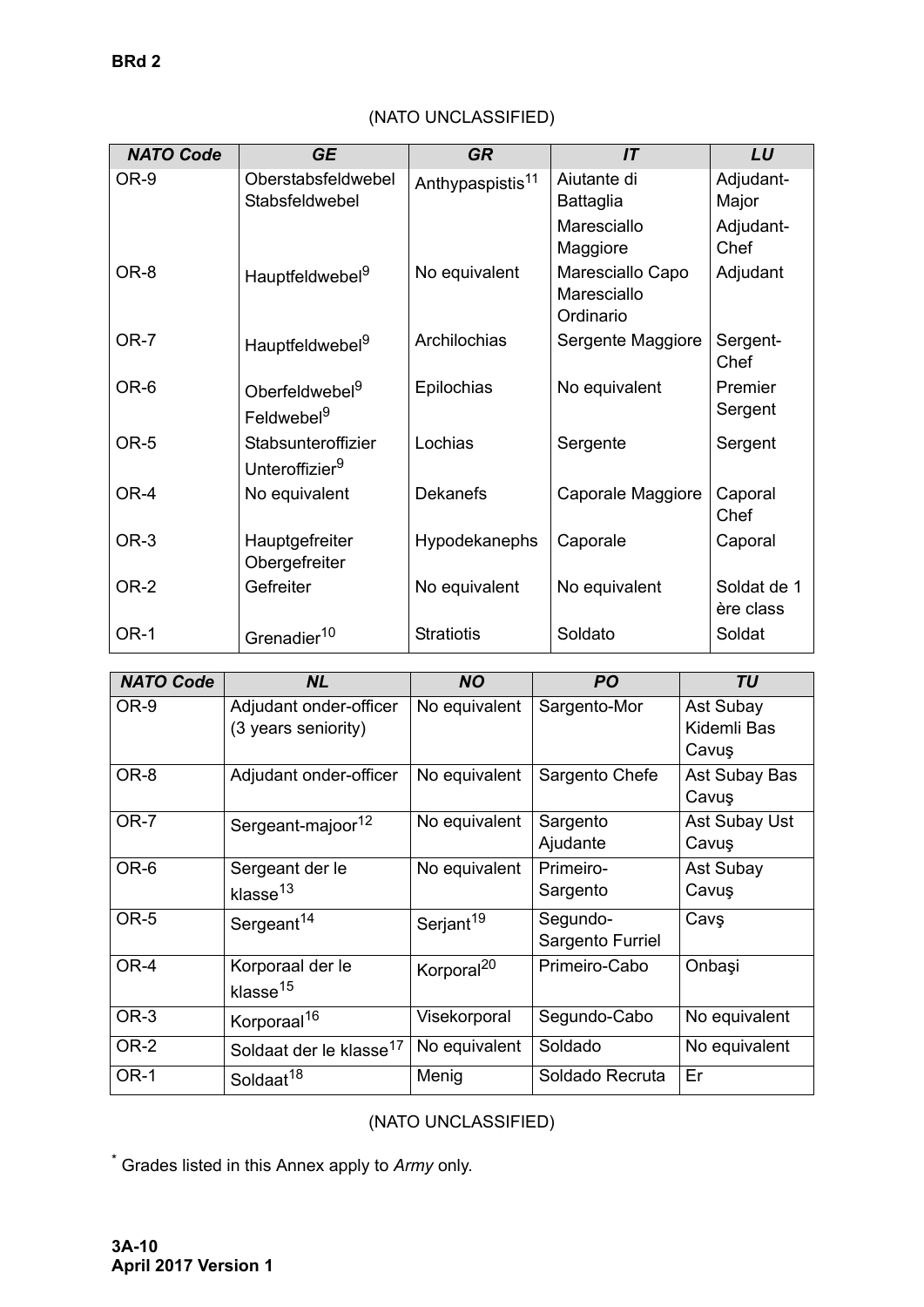| <b>NATO Code</b> | UK <sup>21</sup>                                       | <b>US</b>                          |
|------------------|--------------------------------------------------------|------------------------------------|
| $OR-9$           | Warrant Officer 1 <sup>22</sup>                        | Sergeant Major <sup>30</sup>       |
| OR-8             | Warrant Officer II <sup>23</sup>                       | Master Sergeant <sup>31</sup>      |
| $OR-7$           | Staff Sergeant <sup>24</sup>                           | Sergeant First Class <sup>32</sup> |
| $OR-6$           | Sergeant <sup>25, 26</sup> (3 years seniority)         | Staff Sergeant <sup>33</sup>       |
| $OR-5$           | Sergeant <sup>25</sup>                                 | Sergeant <sup>34</sup>             |
| $OR-4$           | Corporal <sup>27</sup>                                 | Corporal <sup>35</sup>             |
| $OR-3$           | Lance Corporal <sup>28</sup>                           | <b>Private First Class</b>         |
| $OR-2$           | Private (or equivalent) (Classes $1-3$ ) <sup>29</sup> | Private E-2                        |
| $OR-1$           | Private (or equivalent) (Class $4)^{29}$               | Private E-1                        |

# (NATO UNCLASSIFIED)



*Note. The US Warrant Officer is not included in either the 'OR' or 'OF' grade codes. The Warrant Officer is the rank below Second Lieutenant but above enlisted personnel. In the US service a Warrant Officer is afforded the privileges of an officer.*

**BE**–<sup>1</sup> In the Belgian Army, personnel in the armoured corps, artillery and transportation corps are known as follows:

- OR–7 Premier Marechal des Logis Chef/Eerste Opperwachtmeester
- OR–6 Premier Marechal des Logis/Eerste Wachtmeester
- OR–5 Maréchal des Logis/Wachtmeester
- OR–4 Brigadier Chef
- OR–3 Brigadier
- **CA**–2 The Army of Canada is referred to as the 'Land Element' of the Canadian Forces.
	- $3$  Equivalent appointments in the Artillery, for other than record purposes, are Master Bombardier and Bombardier.
	- <sup>4</sup> Equivalents in appropriate units of the Field Forces (but not for record purposes): Trooper Gunner, Sapper, Signalman, Guardsman, Fusilier, Rifleman, Craftsman.
- **DA**–5 OR–9 to OR–4 are non-commissioned officers in the Danish Army.
- **FR**–<sup>6</sup> Considered officially as non-officer personnel the rank of 'ASPIRANT' (Reserve Officer Candidate) is placed between those of OR–9 and OF–1. Aspirants are entitled, however, to the same prerogatives as officers.
	- $7$  The term 'Sergent' is replaced in the Gendarmerie, Armoured Corps/Cavalry, Artillery and Train (Transport) by that of 'Marechal des Logis'.
	- <sup>8</sup> The term 'caporal' is replaced in the Armoured Corps/Cavalry, Artillery and Train (Transport) by that of 'Brigadier'.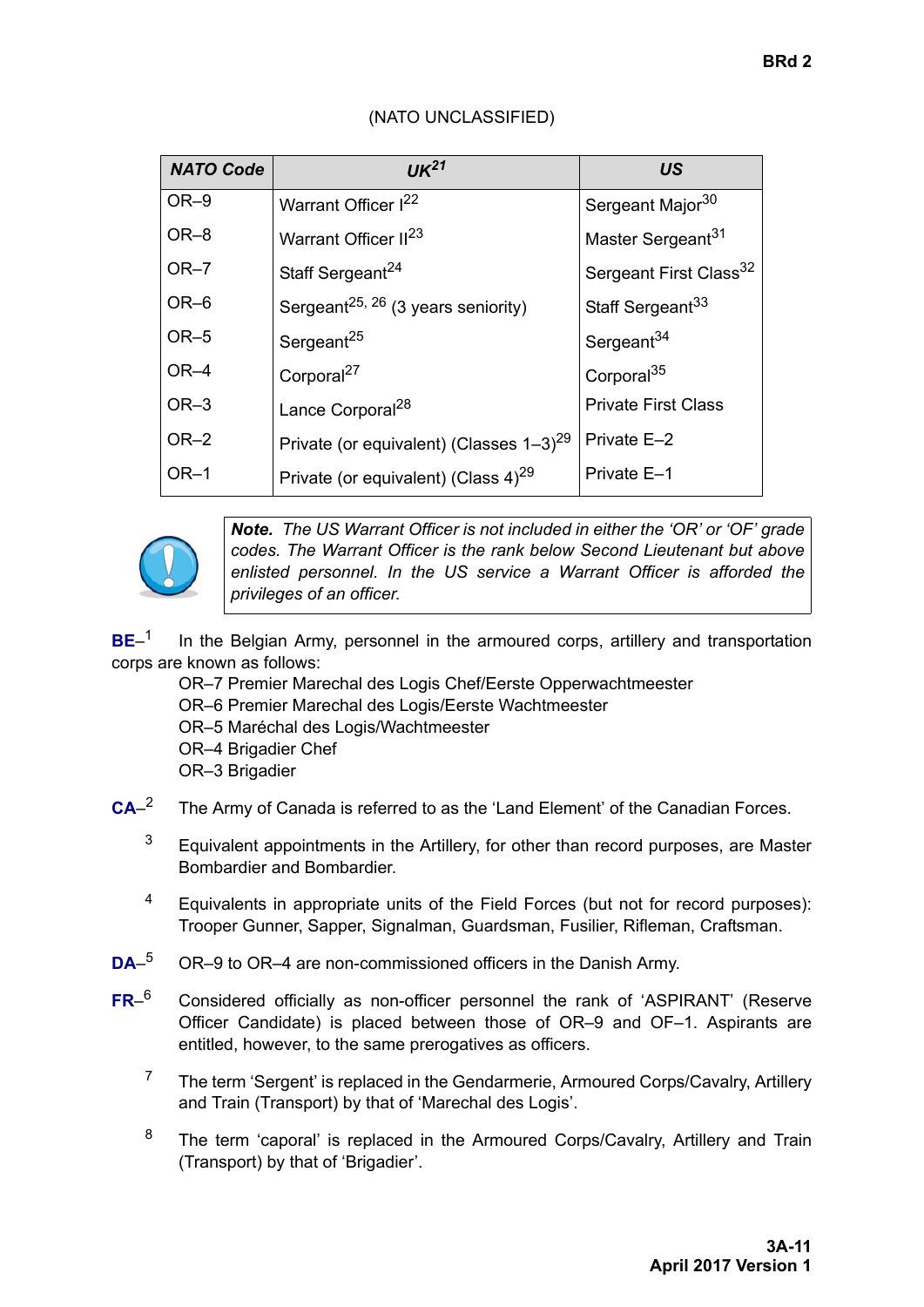- **GE**–<sup>9</sup> There exist three grades of officer-candidates which have the following equivalents: OR–8/OR–7 Oberfähnrich OR–6 Fähnrich OR–5 Fähnenjunker
	- <sup>10</sup> There exist the following titles which are equivalent for Grenadier in various arms of the Service:

Jäger, Panzerschütze, Panzergrenadier, Panzerjäger, Kanonier, Panzerkanonier, Pionier, Panzerpionier, Funker, Panzerfunker, Schütze, Flieger, Sanitätssoldat, Matrose

# (NATO UNCLASSIFIED)

\* Grades listed in this Annex apply to *Army* only.

# (NATO UNCLASSIFIED)

- **GR**–<sup>11</sup> Equivalent rank of Army Nurse Corps: Anthypaspistis Adelphi Nossokomos
- **NL**–<sup>12</sup> Called: Opperwachtmeester in the Armoured Cavalry, Artillery and Royal Military Police.
	- <sup>13</sup> Called:

Wachtmeester der le klasse in the Armoured Cavalry, Artillery and Royal Military Police.

<sup>14</sup> Called:

Wachtmeester in the Armoured Cavalry, Artillery and Royal Military Police.

<sup>15</sup> Equivalent to: Marechaussee der le klasse

in the Royal Military Police.

- <sup>16</sup> Equivalent to: Marechaussee der 2e klasse in the Royal Military Police.
- <sup>17</sup> Equivalent to: Marechaussee der 3e klasse in the Royal Military Police.
- <sup>18</sup> Equivalent to: Marechaussee der 4e klasse in the Royal Military Police.
- **NO**–<sup>19</sup> Sersjant is a national rank held by officer candidates during their duty period.
	- $20$  A korporal could qualify as OR-5.